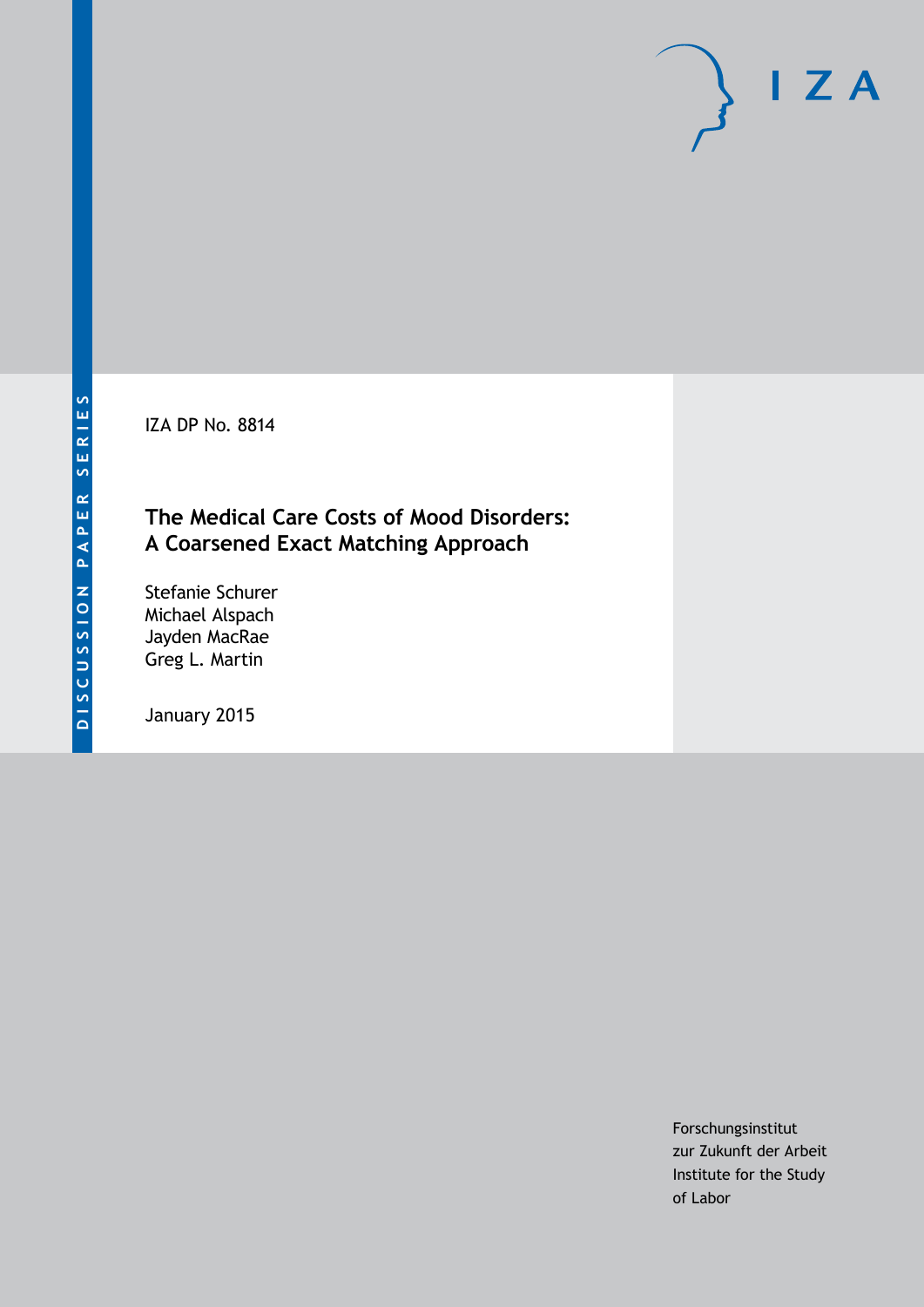# **The Medical Care Costs of Mood Disorders: A Coarsened Exact Matching Approach**

### **Stefanie Schurer**

*University of Sydney and IZA*

### **Michael Alspach**

*Statistics New Zealand*

### **Jayden MacRae**

*Compass Health*

### **Greg L. Martin**

*Victoria University of Wellington*

### Discussion Paper No. 8814 January 2015

IZA

P.O. Box 7240 53072 Bonn Germany

Phone: +49-228-3894-0 Fax: +49-228-3894-180 E-mail: [iza@iza.org](mailto:iza@iza.org)

Any opinions expressed here are those of the author(s) and not those of IZA. Research published in this series may include views on policy, but the institute itself takes no institutional policy positions. The IZA research network is committed to the IZA Guiding Principles of Research Integrity.

The Institute for the Study of Labor (IZA) in Bonn is a local and virtual international research center and a place of communication between science, politics and business. IZA is an independent nonprofit organization supported by Deutsche Post Foundation. The center is associated with the University of Bonn and offers a stimulating research environment through its international network, workshops and conferences, data service, project support, research visits and doctoral program. IZA engages in (i) original and internationally competitive research in all fields of labor economics, (ii) development of policy concepts, and (iii) dissemination of research results and concepts to the interested public.

<span id="page-1-0"></span>IZA Discussion Papers often represent preliminary work and are circulated to encourage discussion. Citation of such a paper should account for its provisional character. A revised version may be available directly from the author.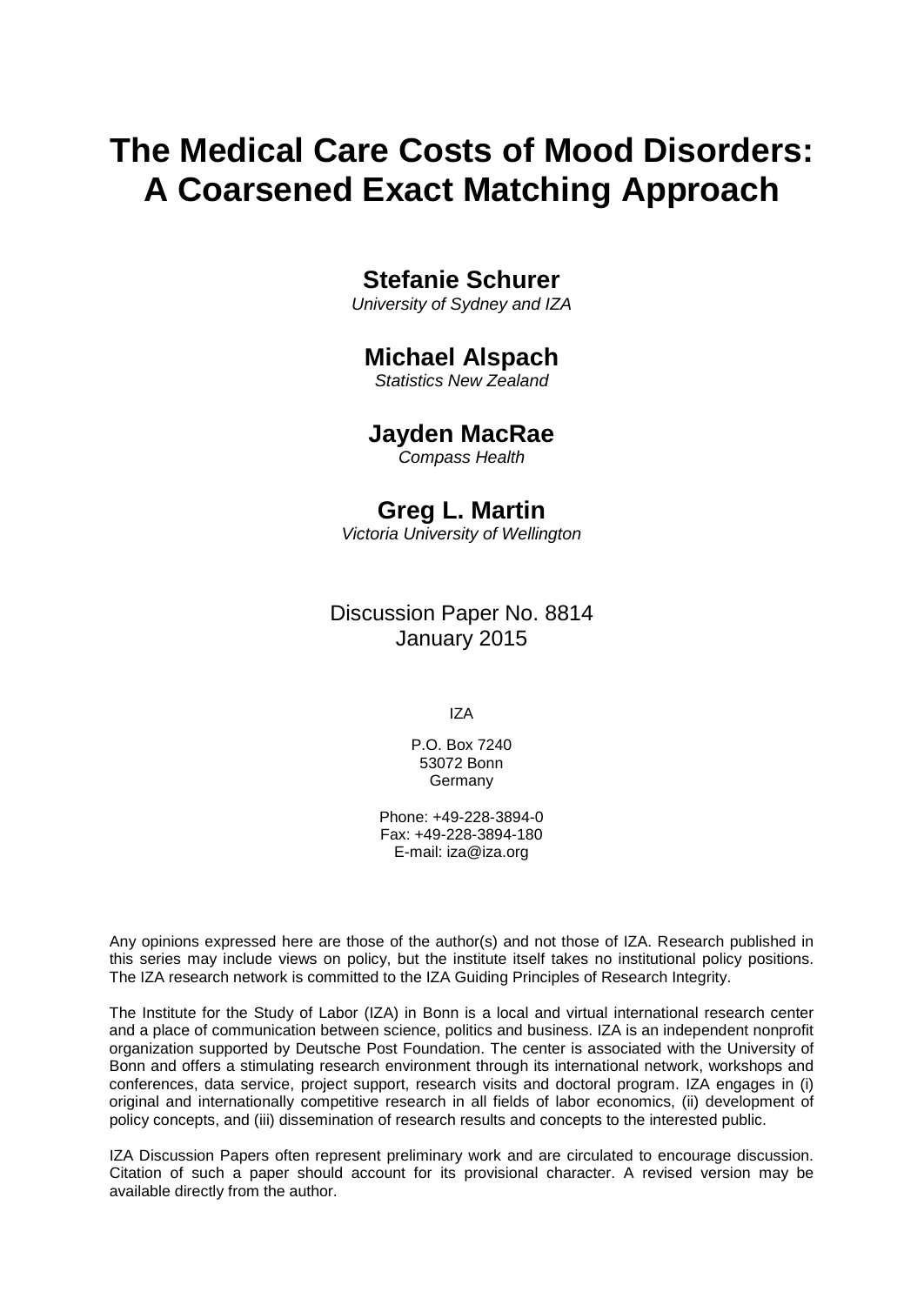IZA Discussion Paper No. 8814 January 2015

# **ABSTRACT**

## **The Medical Care Costs of Mood Disorders: A Coarsened Exact Matching Approach[\\*](#page-1-0)**

This paper is the first to use the method of coarsened exact matching (CEM) to estimate the impact of mood disorders on medical care costs in order to address the endogeneity of mood disorders. Models are estimated using restricted-use, general practice patient records data from New Zealand for 2009-2012. The CEM model, which exploits a discretization of the data to identify for each patient with a mood disorder a perfect statistical twin, yields estimates of the impact of mood disorders on medical costs that are lower than the estimates obtained from random effects models or conventional matching methods. For example, mood disorders lead to NZ\$366 higher annual medical costs (in 2012 dollars) when perfect balancing of covariates is achieved, while minimal and conventional balancing yield estimated costs of over NZ\$465 and NZ\$400, respectively. The national government expenditures on managing mood disorders is estimated to be 13.4% of total general practice funding (NZ\$123 Million) based on CEM.

JEL Classification: H51, I18

Keywords: mood disorder, medical care cost, national government expenditures, coarsened exact matching, patient record data, general practice

Corresponding author:

Stefanie Schurer School of Economics The University of Sydney Room 370, Merewether Building Sydney, NSW 2006 Australia E-mail: [stefanie.schurer@sydney.edu.au](mailto:stefanie.schurer@sydney.edu.au)

The authors would like to thank for invaluable support and comments from Compass Health staff members, Peter Coombes and Cathy O'Malley, and acknowledge the help provided by Pharmac and the New Zealand Ministry of Health. This study uses clinical, patient-record data provided by Compass Health,Wellington and the conclusions drawn in this study reflect the views of the authors and do not necessarily reflect the views of Compass Health. This study was funded with two Faculty Research Grants (201276, 202326) provided by the Victoria Business School, Victoria University of Wellington.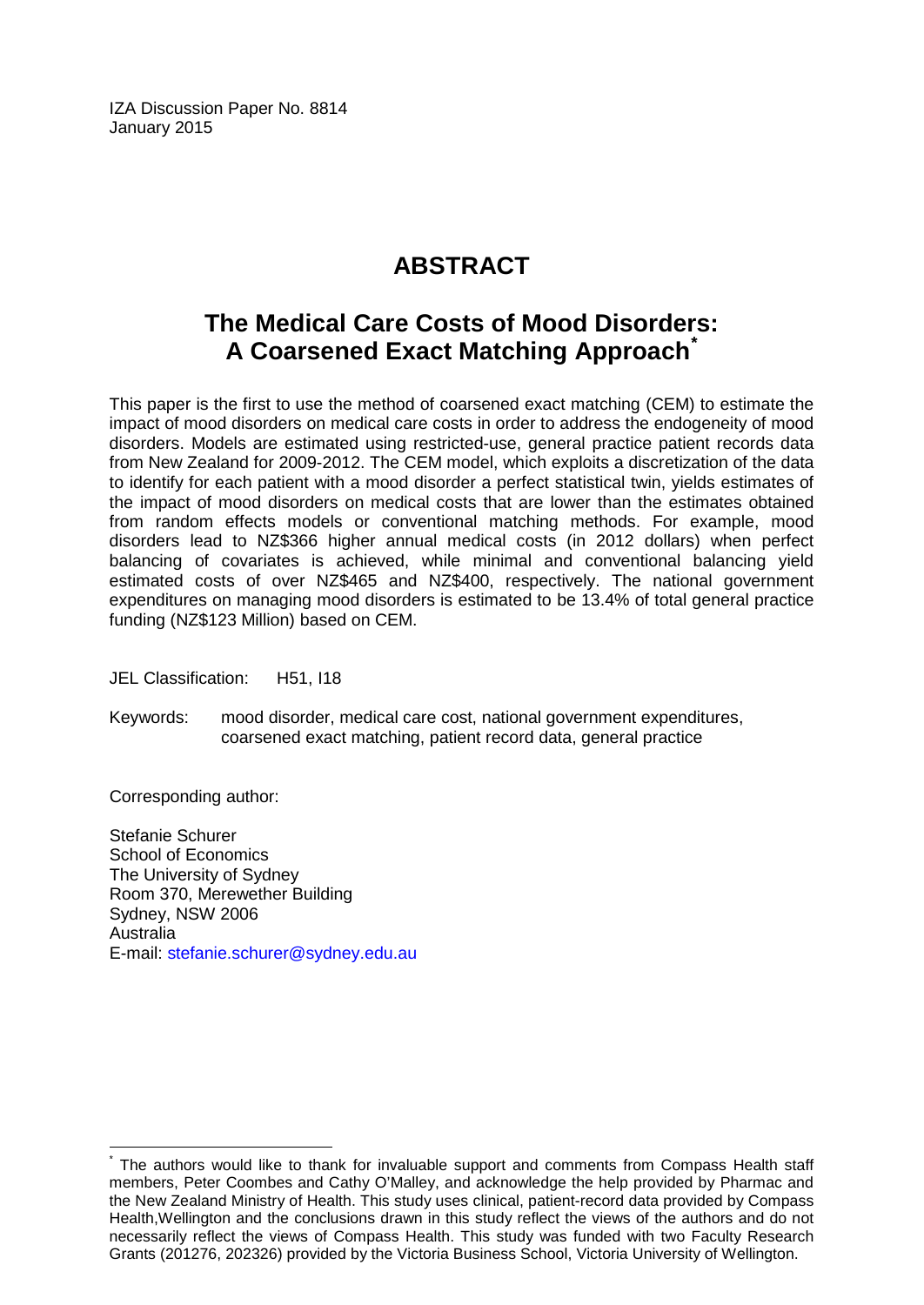#### **I Introduction**

Mood disorders - depression and anxiety - are the fourth-leading cause of life-years lost due to disability worldwide, and the primary cause of loss of health in middle- and high-income countries (Lopez et al., 2006). The 12-month prevalence rates of, for instance, depression in Western European countries suggest that in any year in time up to 10% of a population suffer from an episode of depression (Greenberg et al., 2003; Thomas and Morris, 2003; Wells et al., 2006). Prevalence rates have grown steadily (Greenberg et al., 2003; Sobocki et al., 2007; Chang et al., 2012; Goldney et al., 2010).

Most patients suffer from their symptoms at repeated intervals (e.g. Roy and Schurer, 2013; Rouillon, 2011). During an acute episode, patients have difficulties to concentrate, are overly tired, lack motivation, and are significantly impaired in mastering daily routines. Such side-effects have been reported to reduce an individual's labor supply (e.g. Stewart et al., 2003) and efficiency while working (e.g. Berndt et al., 1998, 2002). The resulting economic burden of managing mood disorders for society is likely to be large.

As easy-to-use medication became available, many countries, including New Zealand and Australia, have opted to treat mood disorders in a primary care setting to integrate patients better into their communities (Sobocki et al., 2007; Greenberg et al., 2003; Fullerton et al., 2011). New Zealand's Ministry of Health recommended to general practitioners in its Evidence-based Best Practice Guidelines that depression should be treated with both drug regimes and counseling sessions (New Zealand Guidelines Group, 2008). For New Zealand, no study exists that calculates the current national government expenditures on managing mood disorders in general practice.

In this study, we fill this gap by using de-identified, patient-record data from general practice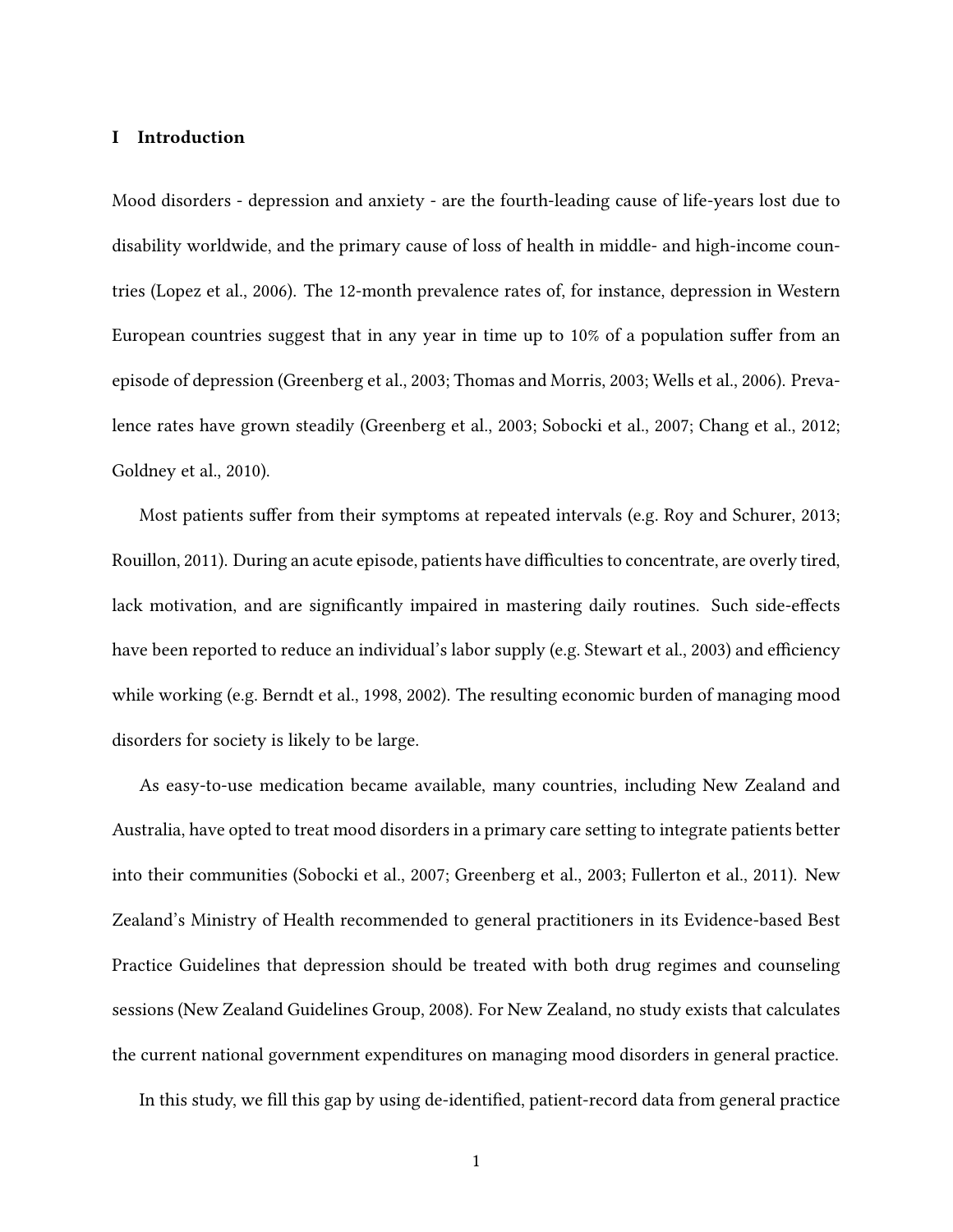consultations of an adult population provided by Compass Health, a Wellington-based primary care service provider, over a period of three years. In contrast to many other studies, which we will review in the next section, we estimate the medical care costs managing these conditions as a proportion of total national expenditures on general practice. We also depart from the general literature by applying coarsened exact matching methods (Ho et al., 2007) to address the potential endogeneity in the experience of mood disorders. Often mood disorders are the direct consequence of the experience of pain-intensive chronic illnesses, which also lead to a high level of health care utilization. Simply summing up all health care costs of individuals diagnosed with mood disorders will therefore overstate their economic burden. Coarsened exact matching methods allow us to carefully separate the medical cost of managing mood disorders from the medical costs caused by co-morbidities.

A crucial advantage of our patient-record data is that we directly observe the clinical diagnoses of mood disorders, and of any other co-morbidity, each service provided to primary-care patients and its price. Knowledge of each service provided allows us to accurately count and calculate each cost component, and therefore to assess the dominant treatment regimes that patients receive. Further, using a sophisticated word-search algorithm, we are able to derive from the GPs' clinical notes for each patient the total days not at work, if a medical certificate was issued, and make statements about the likely cost of lost productivity. Last, the availability of more than half of the total patient population in the area of study enables us to almost exactly match all individuals who suffer from mood disorders with a statistical twin based on a large battery of observable characteristics.

The final purpose of our study is two-fold. On the one hand, we seek to provide a most realistic estimate of the national government expenditures of managing one of the leading causes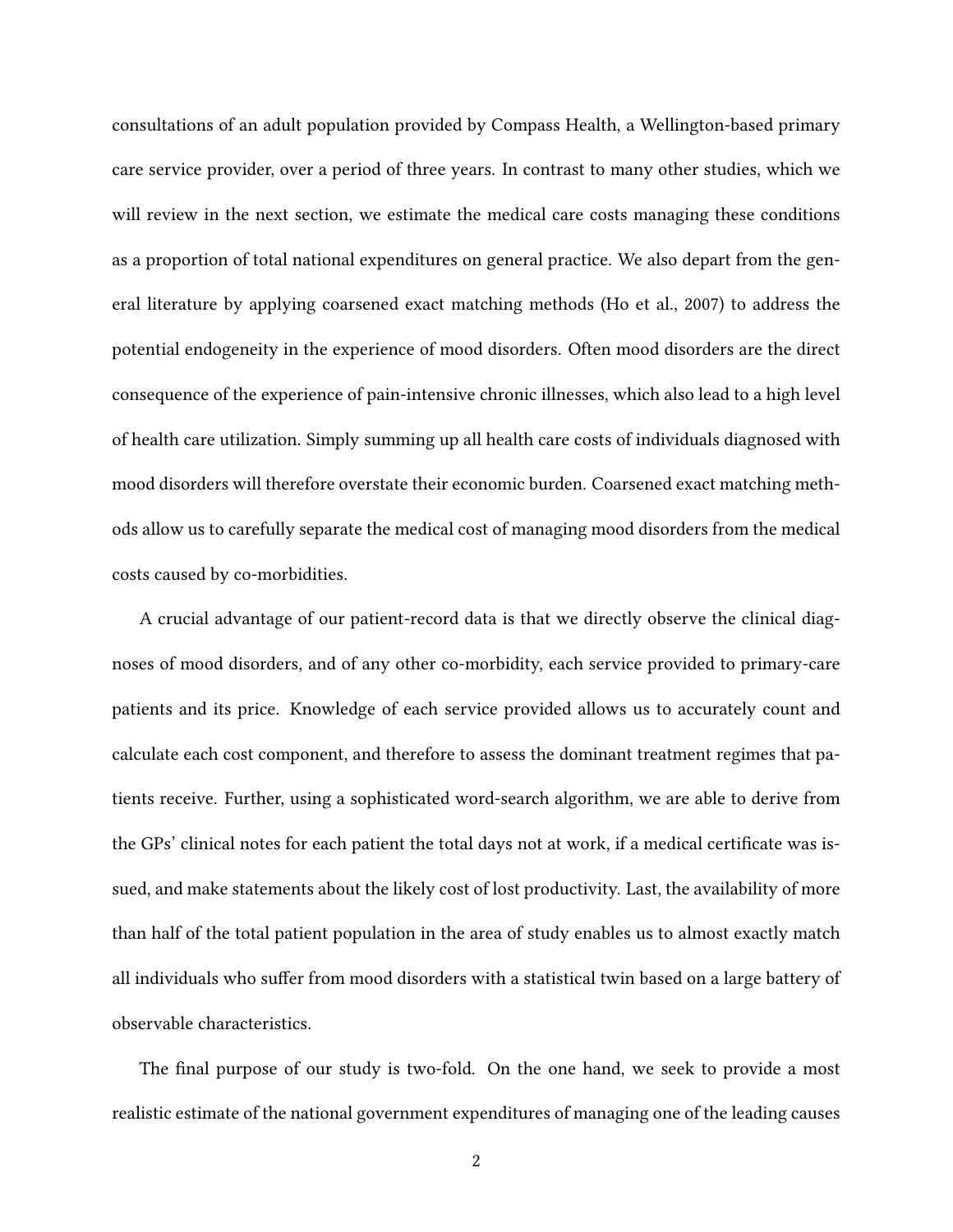of life-years lost. Such a number is relevant not only to policy-makers as an economic rationale for advocating higher (or lower) levels of expenditures, but also to treasury representatives to understand the leading contributors to government expenditures. On the other hand, we seek to provide an illustration of the usefulness of coarsened exact matching to calculate a realistic figure of public expenditures when endogeneity of the treatment (in our case mood disorders) is of concern.

#### **II Economic cost of mood disorders**

To best of our knowledge no study exists on the economic cost, in terms of national government expenditures, of managing mood disorders for New Zealand. Previous studies have assessed this question from a large-scale perspective for various countries in the OECD (Greenberg et al., 2003; Thomas and Morris, 2003; Cuijpers et al., 2007; Sobocki et al., 2007; Chang et al., 2012), across the European Union (Sobocki et al., 2006), and for South Australia (Hawthorne et al., 2003). The existing studies derive their national estimates of the economic burden of mood disorders through an accounting exercise in which the various cost components – the direct cost incurred through health care utilization and the indirect costs that result from lost productivity – are added up. To put the total costs into perspective, these studies compare the relative contribution of direct and indirect to the overall costs, and present the total costs as a proportion of GDP.

A review of this literature (See Table A.1, Online Appendix) shows that the total economic costs amount to about 1% of GDP in all countries except for South Korea (Chang et al., 2012) and South Australia (Hawthorne et al., 2003) where they represent 0.48% and 2.1% of GDP, respectively. In most studies, indirect costs are estimated to be higher than direct medical costs. At the low end are countries from the European Union for which lost productivity makes up 64% of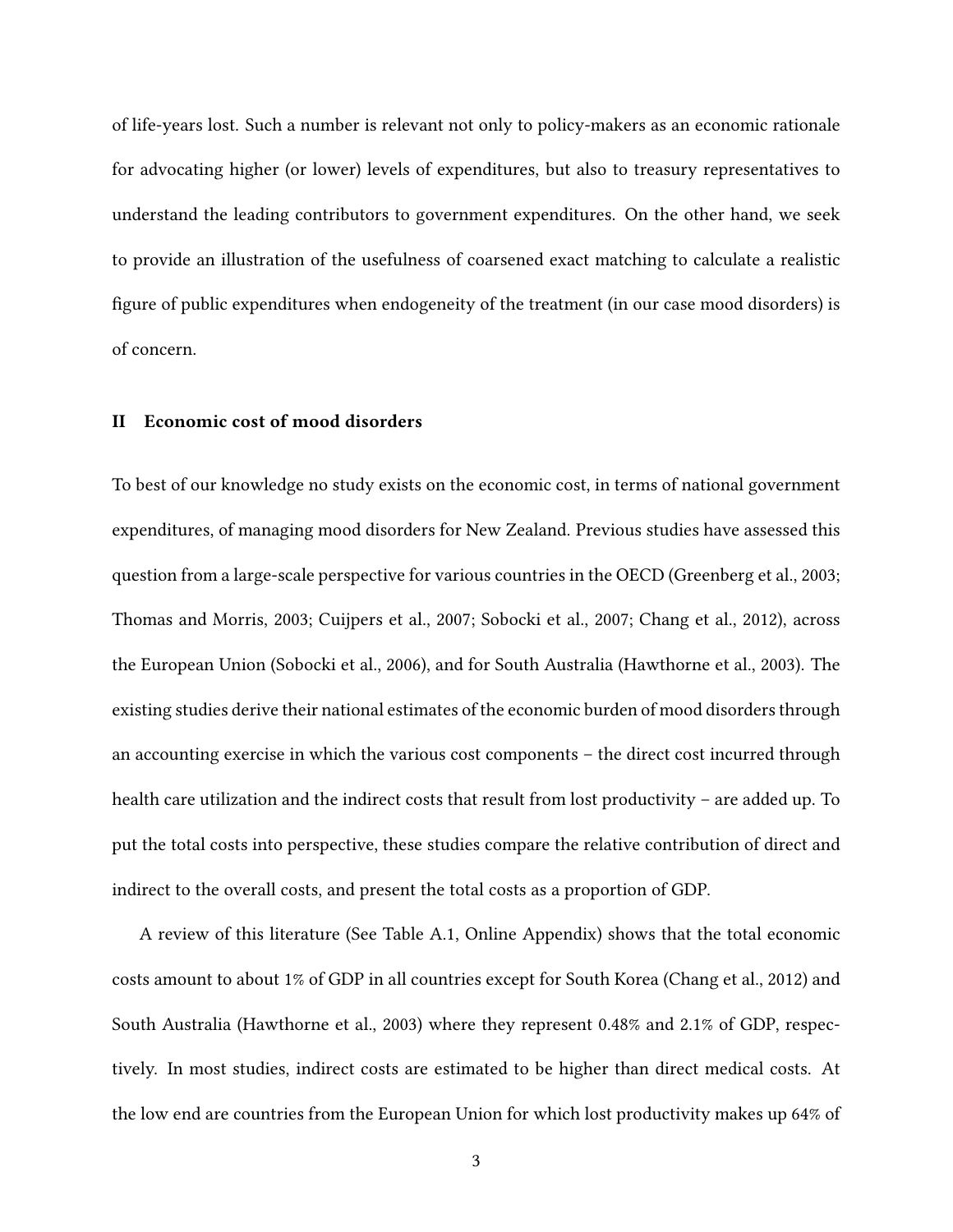the total costs (Sobocki et al., 2006), whereas at the high end are South Korea and England with a share of 95% (Chang et al., 2012; Thomas and Morris, 2003). In most other studies, the costs due to lost productivity are 2-3 times larger than the costs due to health care utilization (Sobocki et al., 2006; Greenberg et al., 2003; Cuijpers et al., 2007; Hawthorne et al., 2003).

One reason for the large variation in costs across studies is that the 12-month prevalence rates of depression, which are used as the basis for extrapolating the sample calculations to a nationally representative number, differ widely. For instance, in the US the 12-month prevalence rate is 8.7%, but in South Korea it is only 2.5%. Another reason for the differences in the total cost of depression is the large degree of variation in which cost components are included. Although each of the reviewed studies includes both hospital care and prescription drugs, only five out of the seven studies includes GP consultations.

The studies which have multiple years of data available demonstrate an increase in the economic burden of depression over time, but differ in their conclusions why this may be the case. Greenberg et al. (2003) found that in the US an increase of total costs by 7% between 1990 and 2000 is mainly driven by an increase in the demand for prescription drugs (452%) and out-patient services (47%). In contrast, Sobocki et al. (2007) explained the 100% increase of the economic burden of depression/anxiety in Sweden that was observed between 1995 and 2007 with an increase of indirect costs by more than 130%.

None of the reviewed studies net out from the total cost the costs attributed to illnesses that coincide or cause depression such as the experience of chronic pain (Eaton, 2002; Frassure-Smith and Lesperence, 1995; Massie, 2004) or other chronic illnesses. In such a scenario, the total costs attributed to mood disorders are likely to be overestimated.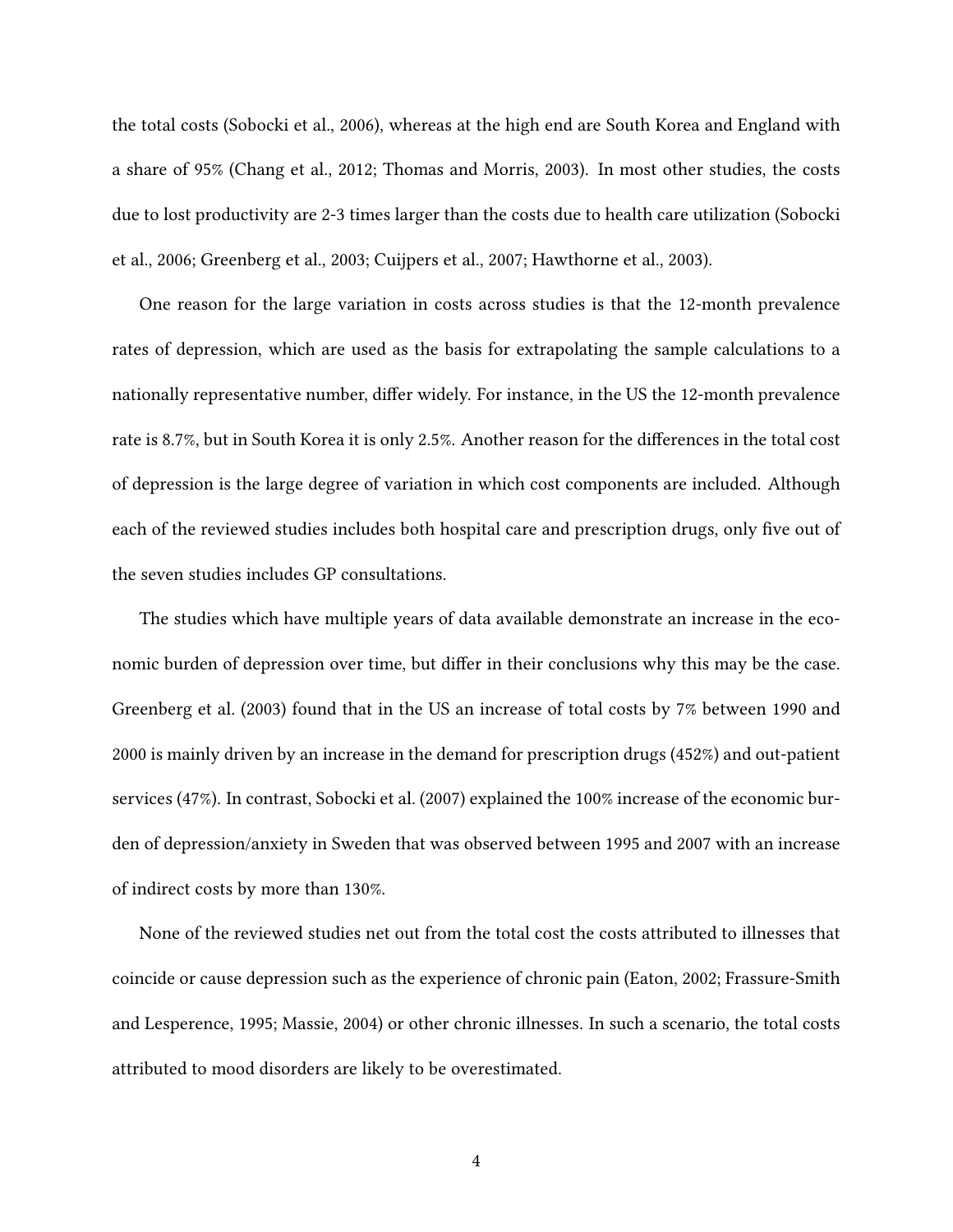#### **III Data**

In this study we use clinical patient-record data obtained from primary care consultations in New Zealand to calculate the net medical and productivity-related cost of mood disorders. The data are made available by Compass Health which is a non-profit umbrella organization that provides quality management support services to general practitioners and collects data for two major Primary Health Organizations (PHOs) in three districts in the lower North Island: Mid-Central, Capital & Coast and Wairarapa. PHOs are a network of health care providers within New Zealand which were formed in the early 2000s as part of the Government's health reforms. They are funded by District Health Boards (DHB) to support the provision of essential primary health care services through general practices to those people who are enrolled with the PHO. Funding to these providers is based on the number of enrolled patients.

Compass Health manages 101 general practices that represent 88% of almost half a million patients registered with a primary health-care provider in this area. In exchange for reimbursement, primary health-care providers are contractually obliged to supply Compass Health with utilization data. Such information include the type and total number of services and referrals provided, the prices charged for the service, and patient details.

We acquired special permission to extract the clinical data (diagnosis and clinical notes) from general practices. In total, 50 practices, representing 56.5% of all patients managed by Compass Health, agreed to participate in this study. Participating practices did not differ in size and location from non-consenting (22) or non-responding (28) practices.

Compass Health provided us with three years of data (mid 2009 to mid 2012). Patients are identified over time by a unique national health number which is assigned for life to patients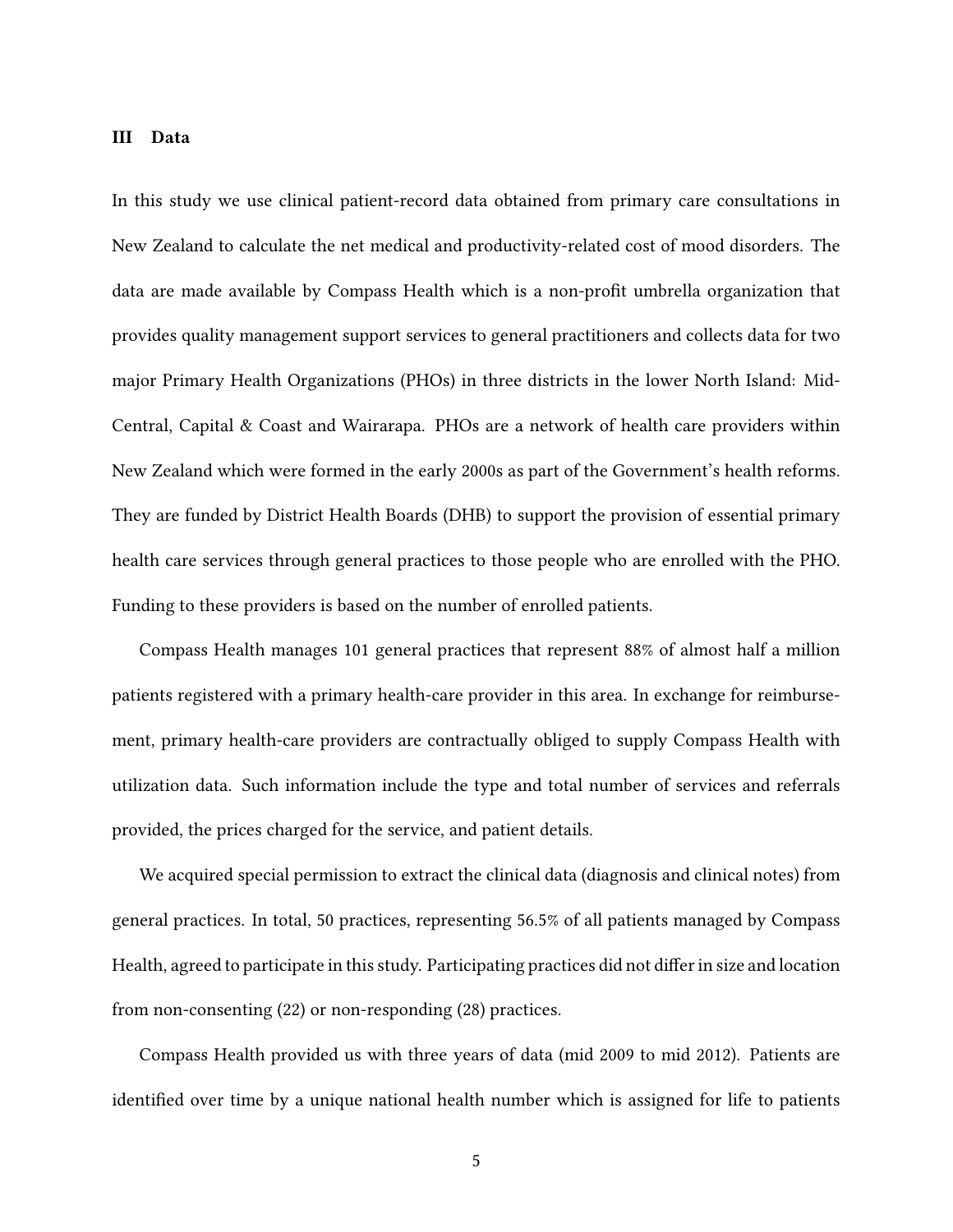when first time registering with a health-care provider anywhere in New Zealand. Patients were included in the final data set if complete information was available in all three years. Apart from clinical data, the data set contains personal information for each patient, such as date of birth, gender, ethnicity and location of residence. Knowledge of the location of residence allows us to match each individual to the smallest geographic unit available, so-called Meshblocks, for which statistical data is collected by Statistics New Zealand.

Patients were classified as suffering from depression or anxiety if they were diagnosed with depression or anxiety, and/or were prescribed anti-depressant/anti-anxiety medication in any of the three years of data available. We excluded all patients who were diagnosed with any another mental health condition. Diagnosis of depression/anxiety is based on the relevant Read Codes, the most widely used diagnosis classification system in New Zealand general practice (De Lusignan, 2005). As GPs often refrain from assigning a Read Code to a diagnosis, we complement our definition with the prescription of antidepressants, in particular selective serotonin re-uptake inhibitors.<sup>1</sup> Currently, 10% of New Zealand's population has been reported to having been prescribed antidepressants since 2006 (Exeter et al., 2009), a number which roughly coincides with the average 12-month prevalence rate (survey based) of depression and anxiety (Wells et al., 2006).

We constructed a measure for the total costs per patient per year by summing the following components:

$$
Cost_{it} = GPcon_{it} \times P_{it}^{GP} + Pharm_{it} \times P_{it}^{Ph} + Path_{it} \times P_{it}^{Pa} + Count_{it} \times P_{it}^{C} + AW_{it} \times Wage_{it},
$$
\n(1)

<sup>1</sup>We included codes for all of the twenty approved antidepressants, but the most common are Paroxetine (Aropax) and Fluoxetine (Prozac). These are also commonly used to treat anxiety (Wells et al., 2006). We consulted two mental health care practitioners to identify an appropriate definition of depression/anxiety in the New Zealand institutional context.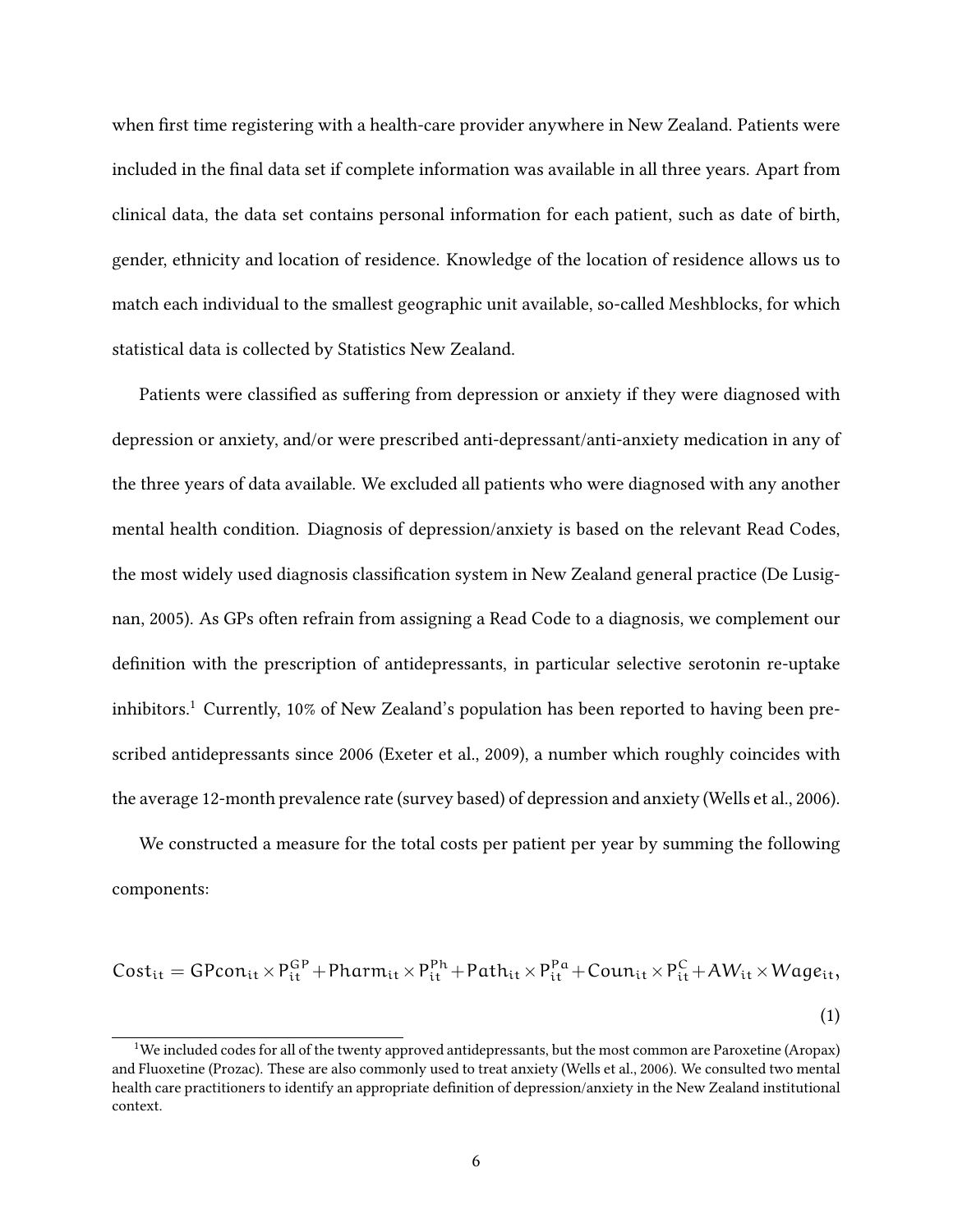where C<sub>it</sub> represents the total costs expressed in New Zealand dollars (referred to as NZ\$) priceadjusted to the second quarter of 2012, i and t refer to the individual and year, respectively. The individual cost components are the total number of: (1) General practice consultations  $\text{GPcon}_{it}$ , (2) prescription drugs Pharm<sub>it</sub>, (3) pathology tests Path<sub>it</sub>, (4) counseling services Coun<sub>it</sub>, and (5) days absent from work  $AW_{it}$ . Each component's total count is multiplied by its current, inflation-adjusted price.

Prices to calculate each cost component are obtained from various sources. Prices for GP consultations ( $P_{it}^{GP}$ ) were extracted from patient co-payment data. The prices for prescription drugs (P<sup>Ph</sup>) are obtained from Pharmac, the Government's drug buying agency. We added an extra \$3.00 to each prescription drug that is charged by the pharmacy dispensing the drug. The price for pathology tests ( $\mathsf{P}^\mathtt{Ph}_\mathtt{it}$ ) was calculated on the basis of a weighted average of prices that we obtained through telephone interviews from four Wellington-based laboratories (Medlab Central Limited, SCL Hawke's Bay Limited, Hawke's Bay DHB, Aotea Pathology Limited).

The price of counseling services ( ${\sf P}_{\sf it}^{\sf C}$ ) was derived from data collected in the Primary Solutions programme run by Compass Health. It is the only subsidized counseling service available to patients with mental health problems. Access to the program is restricted to patients younger than 25 years, from economically weak backgrounds, from Maori or Pacific background, and requires a GP referral. No data are available on privately-financed counseling sessions for which no GP referral is required.

We measure the cost of absenteeism  $(AW_{it} \times Wage_i)$  as the number of days off work for which a medical certificate is required multiplied by an individual's daily labor-market income. The GP certified days off work are used as a proxy for the actual number of days taken off work in any year. Under New Zealand law employers are able to ask for proof of sickness or injury at any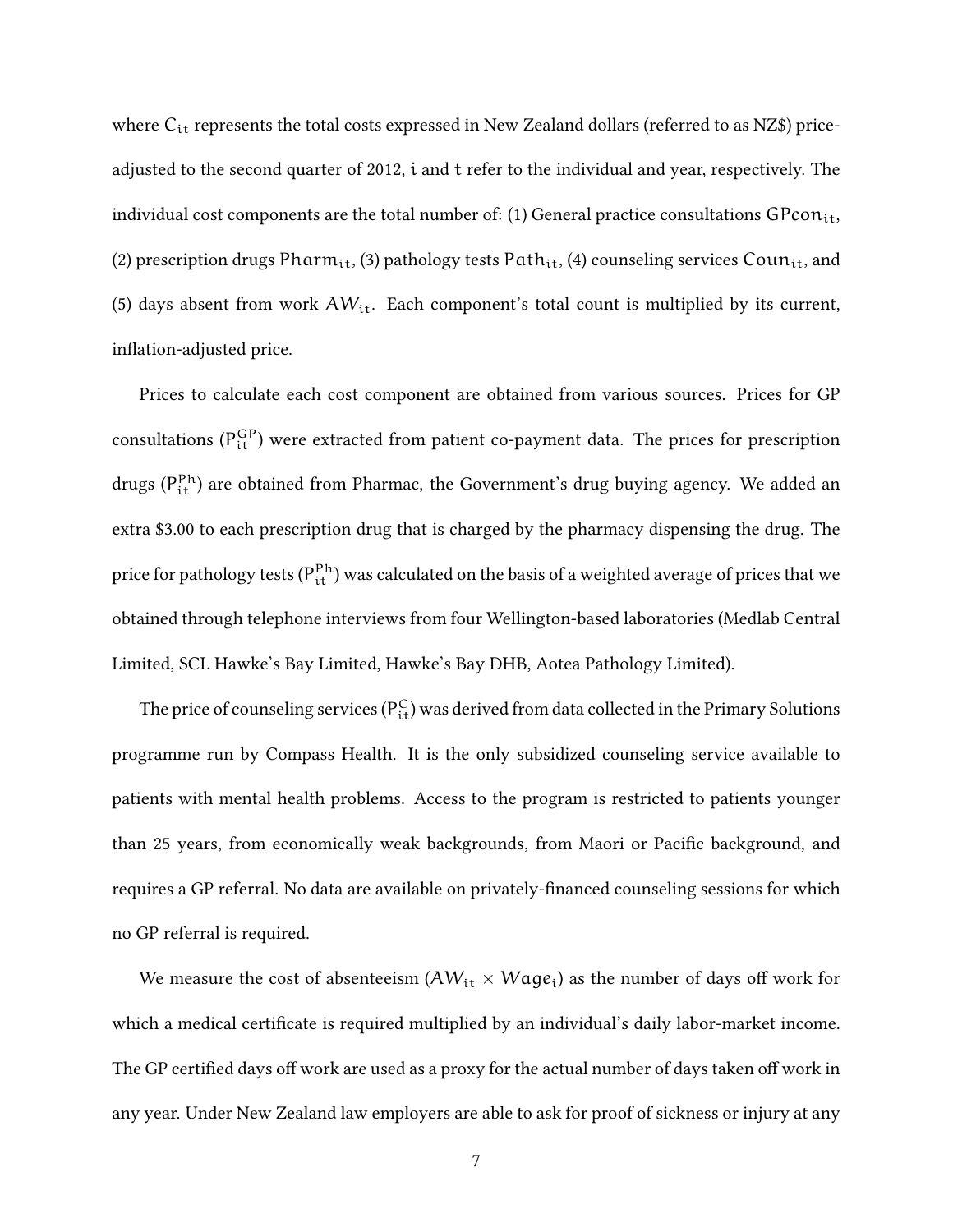time once an employee takes sick leave, but employers are not required to do so. We extracted the time interval for which the days off work were certified with the help of a natural-languageprocessing algorithm to identify the correct number of days. Once we obtained for each patient the total annual number of days off work, we conducted an extensive manual check to ensure the computed days off work matched the actual days off work written in the medical certificate.

As we do not know a patient's actual labor-market income, we use as proxy the median income of the smallest geographic area in which the individual resides (Meshblock).<sup>2</sup> A daily pay rate is calculated by dividing the Meshblock's median income by the total number of working days in a full year. Our method of estimating income represents a significant improvement over Hawthorne et al. (2003), which use a state average proxy, or Thomas and Morris (2003) and Cuijpers et al. (2007), which use national average income data stratified by age and gender.

#### **IV Empirical methods**

To estimate the treatment effect of depression and anxiety  $(DA_i)$  on the total medical and productivityrelated cost  $C_{it}$ , we specify the following model:

$$
C_{it} = \alpha + \beta D A_i + \gamma' X_{it} + \mu_i + \eta_{it}, \qquad (2)
$$

where i refers to patient i observed in time period  $t = 2010, 2011, 2012$ . The constant  $\alpha$  measures the average costs in the sample.  $DA_i$  is a dummy variable that takes the value of 1 if the individual belongs to the treatment group (depression/anxiety), and 0 otherwise, and β measures the treatment effect of depression/anxiety. The vector  $X_{it}$  captures all control variables for which

<sup>&</sup>lt;sup>2</sup>This proxy is derived from the 2006 National Census conducted and published by Statistics New Zealand, which was at the time of the study the most current Census data available.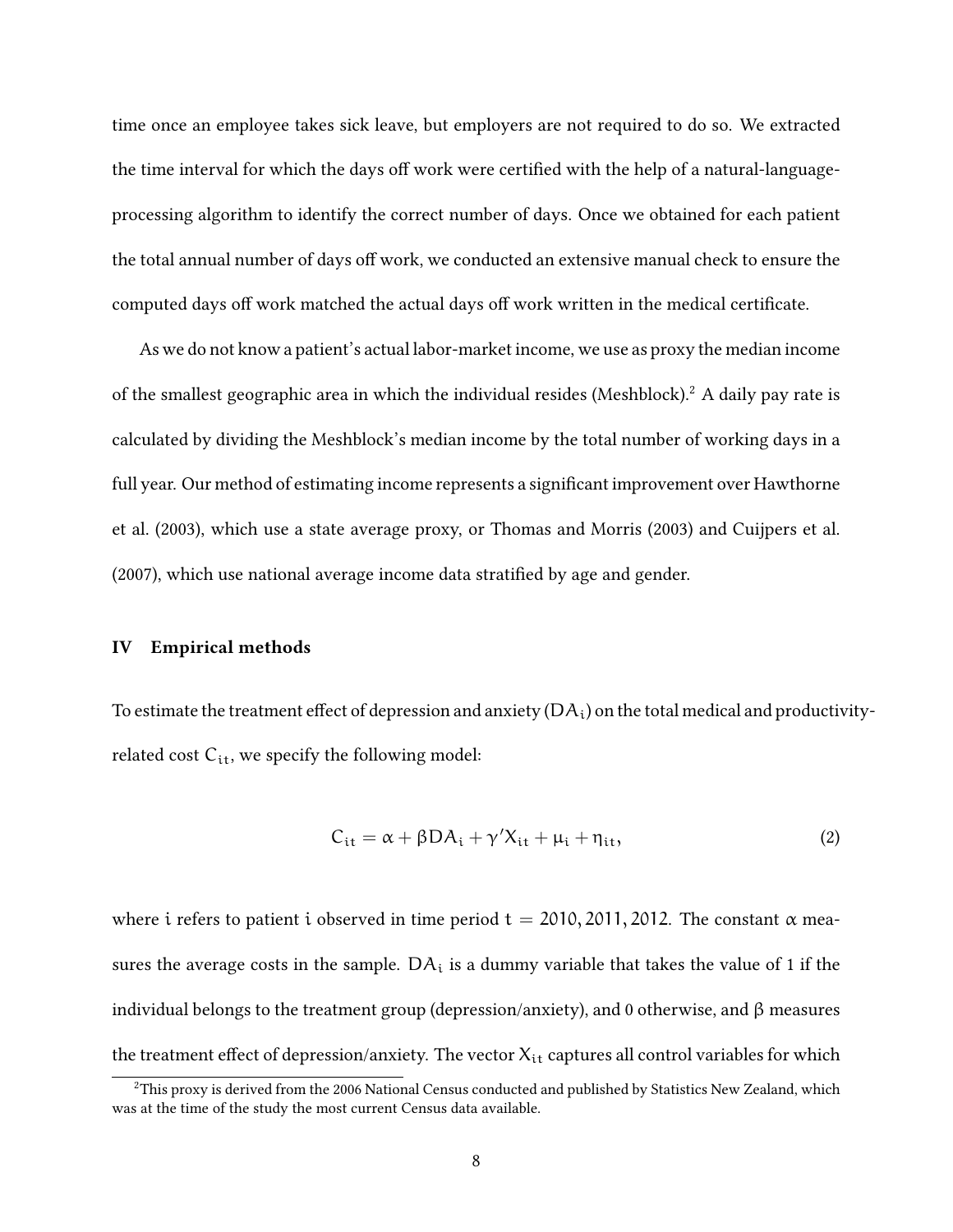the sample characteristics differ between treatment and control group. All remaining variations in costs are captured by individual-specific heterogeneity  $(\mu_i)$  and time-period-specific shocks  $(\eta_{it})$ . This model is estimated with generalized least squares allowing for random effects. Assuming conditional independence and correct functional form, β estimates the causal effect of depression/anxiety on total costs.

We complement the regression analysis by employing coarsened exact and conventional matching methods. Matching estimators generally have the advantage that they force the analyst to be transparent about the effective balance of covariates between treatment and control group. Their semi-parametric nature also avoids the potential misspecification of the conditional mean of the outcome of interest, and the arbitrary specification of impact heterogeneity. In small samples matching estimators may lead to a loss of efficiency (See Imbens, 2004).

Coarsened exact matching estimators, in addition, have the advantage that they do not require an ex ante fix of the number of matched units. They control for the number of matches by setting the tuning parameters (Iacus et al., 2011; Ho et al., 2007). The estimator works best in a data scenario in which all or most covariates are discrete, which is the case in our dataset. In a first step, we find a perfect statistical twin for as many members in the treatment group as possible based on the original, categorical data. In a second step, we broaden the category of some control variable (e.g. age) and then find a perfect match for those observations which could not be matched in the first step using the coarsened categories. We repeat this exercise of coarsening the data until we have found a statistical twin for all members in the treatment group. We refer to each step in which we coarsen the data as matching generation.<sup>3</sup>

<sup>&</sup>lt;sup>3</sup>We programmed the search algorithm for the exact statistical twin for each matching generation in Structured Query Language (SQL), which is a special-purpose programming language designed for managing data held in a relational database management system. It is straightforward to use STATA's psmacth2 or R-Project to conduct the CEM procedure.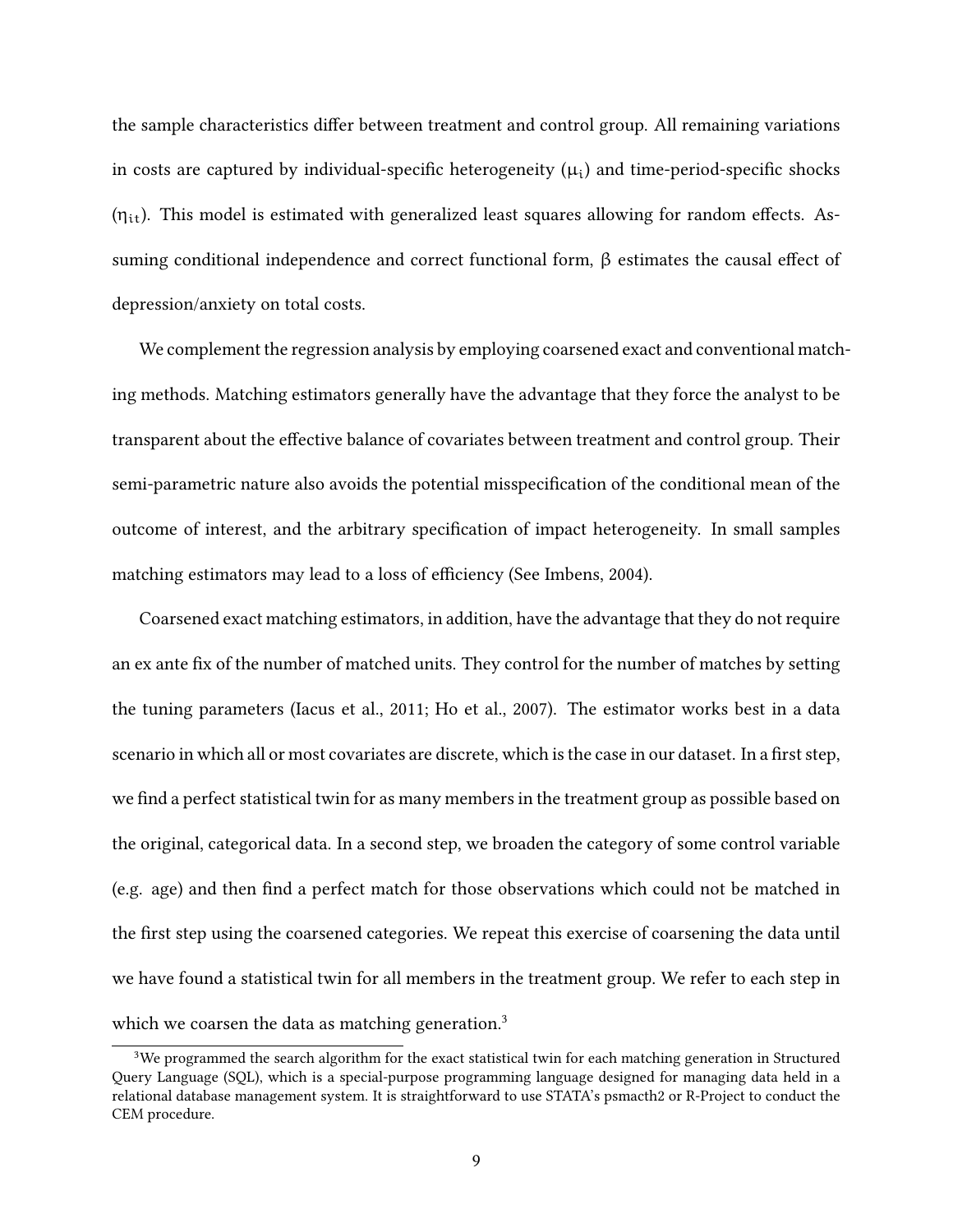The following variables are chosen for the exact-matching algorithm: (1) A discrete measure of age, (2) Gender (0,1), (3) Ethnicity (21 categories based on Statistics New Zealand classification), $4$  (4) Economic deprivation of the neighborhood in which the individual lives (five categories),<sup>5</sup> and (5) nine major chronic health conditions diagnosed on the basis of Read code data (cancer, diabetes, arthritis, respiratory diseases, cardiovascular diseases, degenerative neurological diseases, renal diseases, gastric and intestinal diseases, and lipoid metabolism diseases). Gender, age, and ethnicity are variables that are unaffected by the treatment; economic deprivation of the neighborhood is a fixed characteristic of the area in which the individual resides; little evidence exists in the literature that depression/anxiety causes any of the nine listed chronic diseases, although evidence exists on the effect of chronic illnesses on the onset of depression (Eaton, 2002; Frassure-Smith and Lesperence, 1995; Massie, 2004).

If we cannot find an exact match based on the above criteria (which we will refer to as generation 1), we alter the matching algorithm.<sup>6</sup> For 66% of all cases (generation 1), we found a perfect match. When relaxing the continuous measure of age into a five-year interval (generation 2), we exactly matched another 13% of the sample. When reducing the 21 categories of ethnicity to nine broader categories (see level 1 defined by Statistics New Zealand), we were able to exactly match another 3.4% of the sample successfully (generation 3). For the remaining 17.6% (generation 4 and 5), we coarsened the data more dramatically (ten-year age intervals, number of co-morbidities in-

<sup>4</sup>See for definitions http://www.stats.govt.nz/methods/classifications-and-standards/ classification-related-stats-standards/ethnicity.aspx

<sup>&</sup>lt;sup>5</sup>The deprivation score is based on the deprivation index created by Statistics New Zealand, http://www. stats.govt.nz/browse\_for\_stats/people\_and\_communities/Geographic-areas/ urban-rural-profile/explanatory-notes.aspx#moh, which is commonly presented as five quintiles ranging from 1-5, where 5 is the most deprived and 1 the least deprived neighborhood.

<sup>6</sup>For some cases in generation 1, we found up to nine perfect matches. In this case we chose a random selection procedure to select one single match. For three individuals we could not find any match and these were omitted from this study.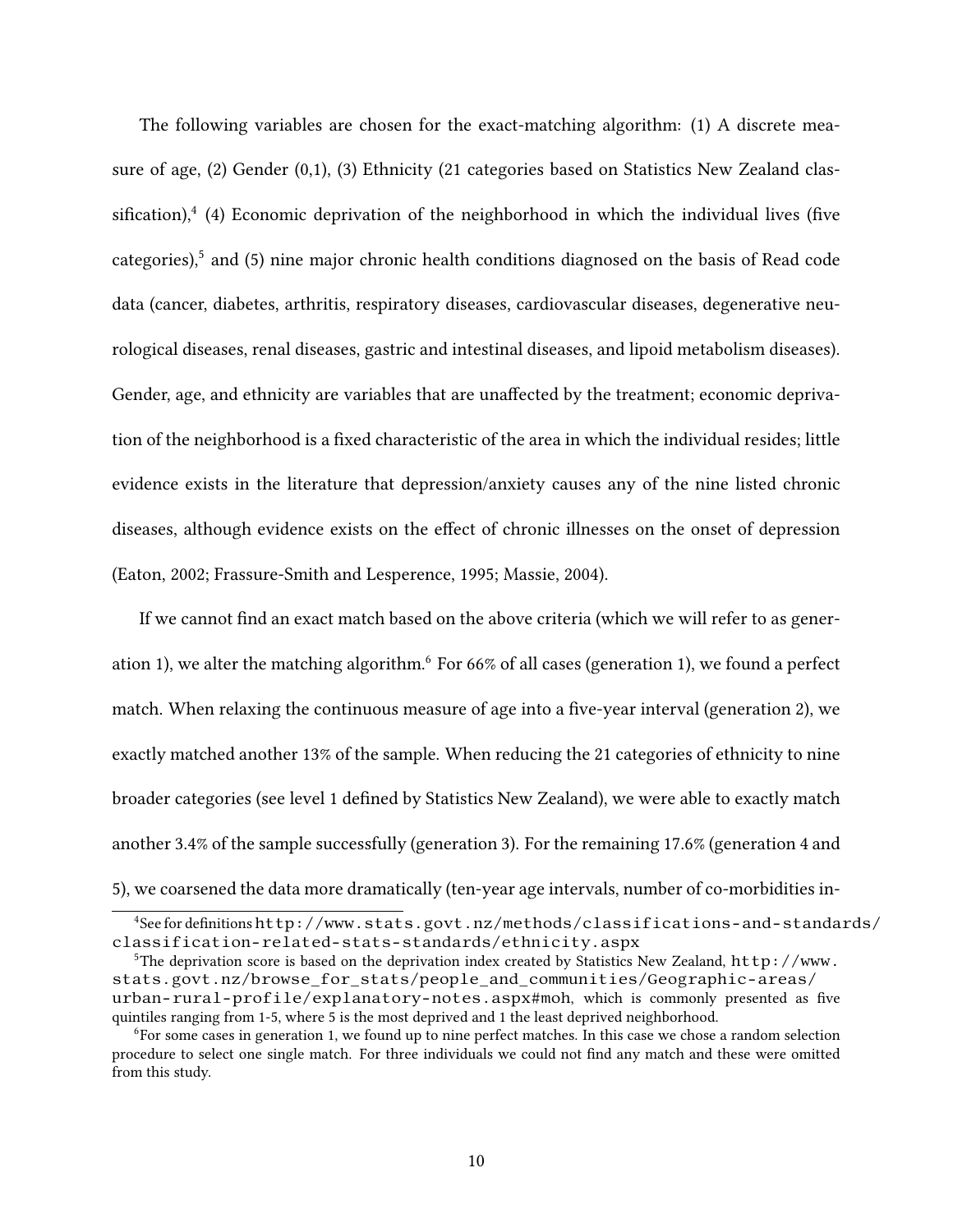stead of distinct categories, and removing ethnicity from the algorithm). Table A.2 in the Online Appendix shows that the mean values of all observable characteristics are balanced between the treatment and control group even when pooling all five matching generations.

In the case of matching generation 1, 2 and 3 the change in the tuning parameter is minimal, which could be tolerated as small measurement error (See Iacus et al., 2011, p. 348). For these three generations, we calculate the average treatment effect on the treated (A $\bar{\textsf{T}}\textsf{T}_{\textsf{t}}$ ) in any particular year (t) as the average difference in total cost between patients diagnosed with, or treated for, depression/anxiety and their statistical twin. Standard errors are calculated using the delta method. The treatment effect is interpreted as the average excess cost of depression/anxiety incurred in the primary care sector and due to lost productivity. When using the sample that includes all five matching generations, we use a regression approach in which we control for the variables that were coarsened into broader categories.<sup>7</sup>

For comparison, we also construct the ATTs using kernel density and nearest-neighbour matching estimators (For an overview Imbens, 2004). The nearest- neighbour estimator is constructed with one match per observation (without replacement), and we choose the match with the shortest distance between treatment-group and control-group unit. In the case of the kerneldensity estimator, we construct a weighted average of the outcomes of all non-treated units where the weight given to each non-treated unit depends on the closeness to the treated unit. Only units with common support are matched, which is the same assumption made in the coarsened exact matching estimator.<sup>8</sup>

<sup>7</sup>We alert that there is no statistically significant difference in ATTs when additionally controlling for the covariates in the full sample relative to calculating the raw mean difference. Alternatively, one can use standard matching estimators on the pruned data as employed in Jones et al. (2011). We attempted both regression and matching approaches on the pruned data and obtained almost identical results (available upon request).

<sup>8</sup>We use the the ado program "psmatch2" written by Edwin Leuven and Barbara Sianesi.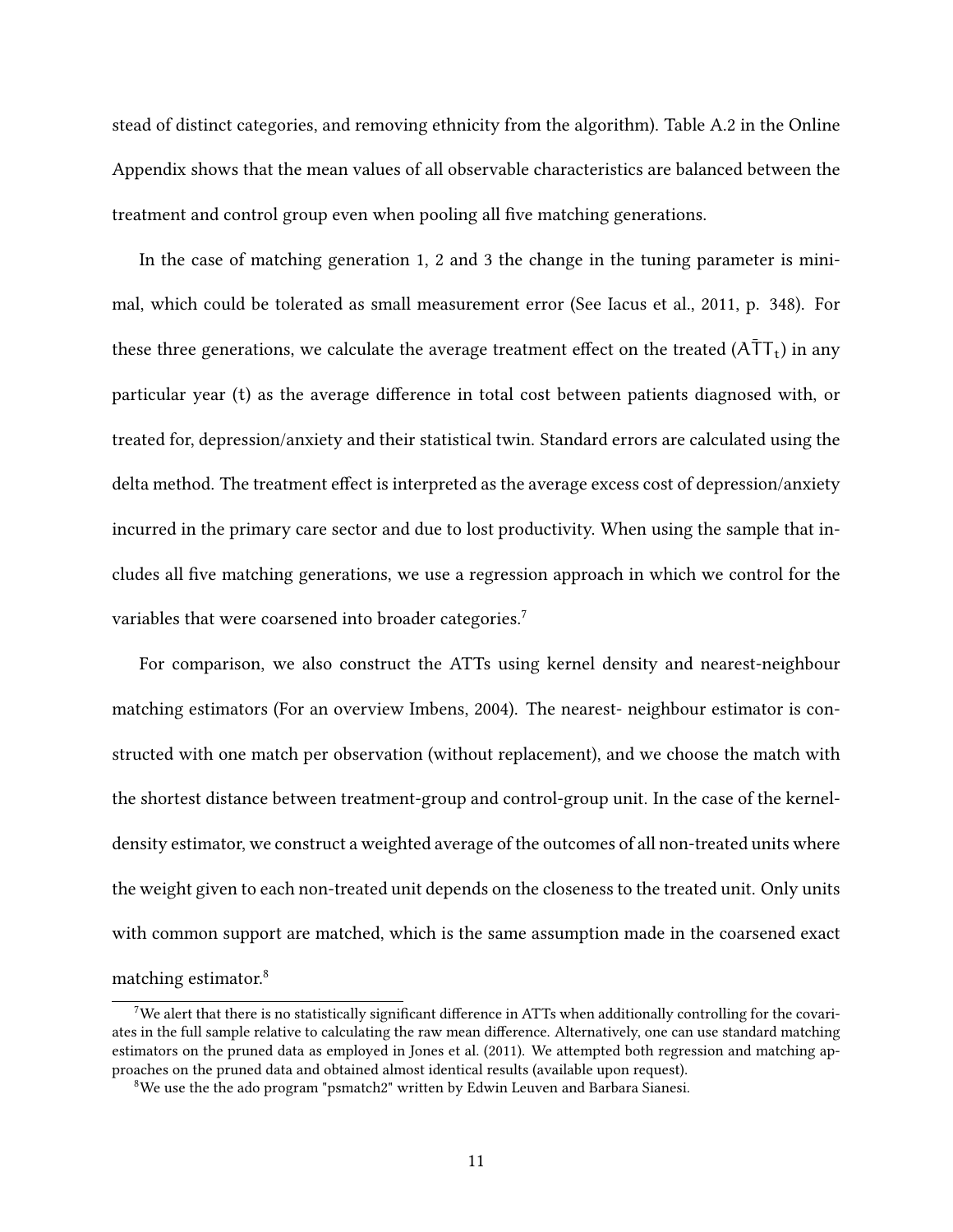Finally, we use the above estimates to calculate the total cost of depression and anxiety to New Zealand's economy (CDA, see Eq. (3)). We obtain the cost ratio between treated and control group (based on the most conservative figure obtained from matching generation 1) and a nationally representative prevalence rate of depression and anxiety:

$$
CDA = \left(\frac{P^{D}(R^{CDA} - 1)}{P^{D} \times R^{CDA} + (1 - P^{D} \times 1)}\right) \times C,
$$
\n(3)

where  $P^D$  is the probability of depression/anxiety in the population,  $R^{CDA}$  is the ratio of the cost of depression/anxiety over the cost of the statistical twins, and C is the total expenditure on GP services in New Zealand for the reference period. We derive the population prevalence rate of depression and anxiety  $\mathsf{P}^\mathsf{D}$  by adjusting the prevalence rate obtained from our sample of lower North Island patients with population weights. These population weights are derived from Statistics New Zealand Census data (2006) on age, gender, and ethnicity.

#### **V Results**

Our estimation sample consists of 111,575 out of 247,447 eligible patients. We excluded patients who are less than 18 years of age  $($  > 50% of sample), who do not have complete data over three years (2%), and who suffered from alcoholism or a psychotic illness (3%). In total, the sample includes 26,889 individuals who are diagnosed to suffer from either depression or anxiety or both. The three-year prevalence rate of depression/anxiety in this clinical sample is therefore 24%, which lies within the life-time prevalence rates of depression (16%) and anxiety (25%) reported in Wells et al. (2006) (Summary statistics are accessible in Table A.3 in the Online Appendix).

Almost 80% of the sample are European and 10% are Maori or Pacific Islanders. Less individ-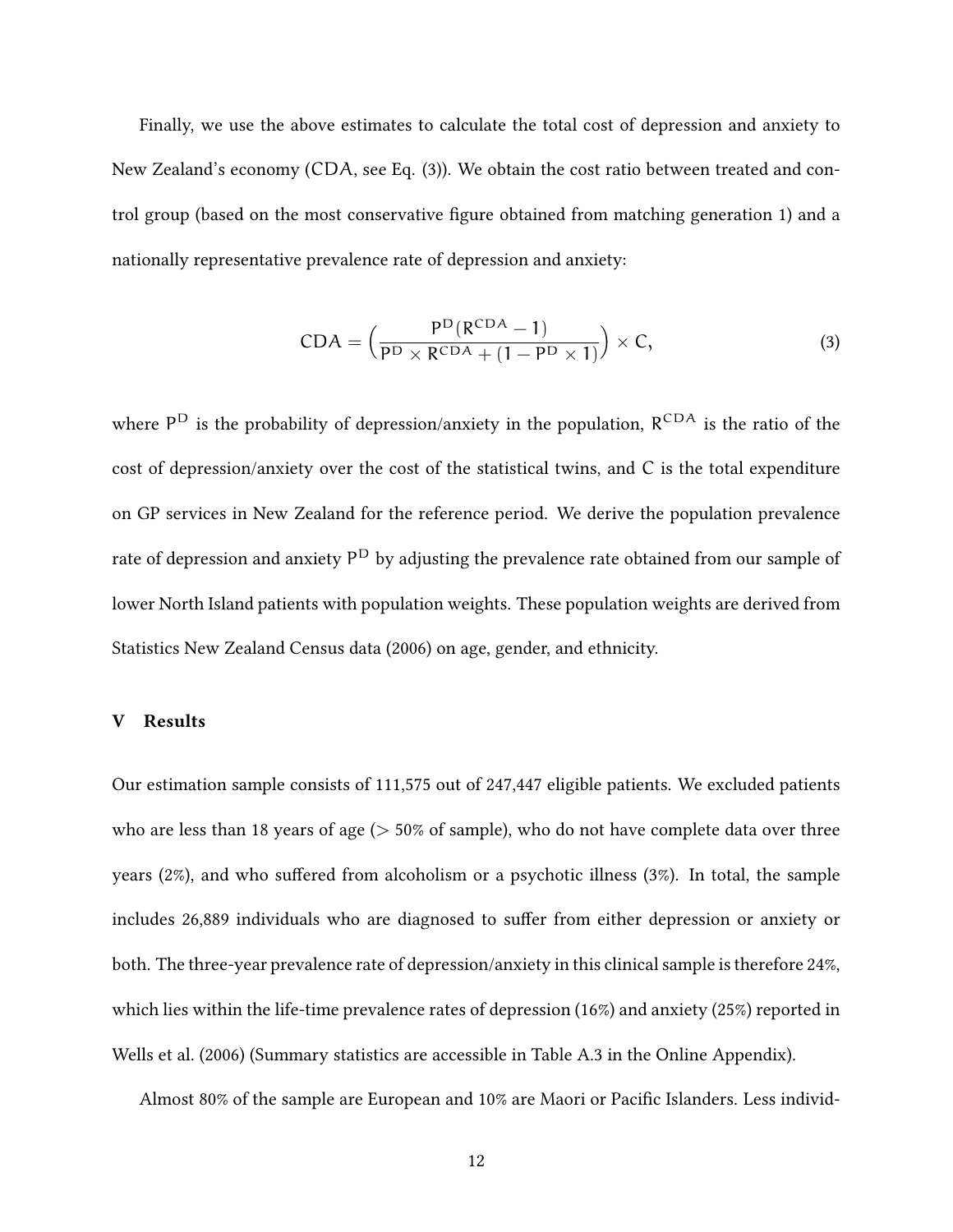uals are below the age of 30 (16.3%) than there are above 64 years (20%), but this is mainly due to our focus on the adult population. More than 17% carry a Community Services Card, which is means tested and gives the patient access to subsidized GP services and prescriptions. Almost 70% of the patients live in Capital and Coast, 22% in Mid-Central, and 8% in Wairarapa, which is representative of the population. The most common chronic illnesses after mood disorders are respiratory (12.4%), lipoid (9.6%), and cancer (8.2%) disease.

We first discuss the average treatment effect of mood disorders obtained from a random effects model, and compare the average additional costs of depression and anxiety to the average costs of other chronic illnesses. Main estimation results are presented in Table 1. In Model (1) in which we include no further control variables (except for year fixed effects), the average cost of mood disorders per year-per patient is NZ\$465 with standard error (SE) 4.6. When controlling for the basic set of control variables except for health conditions, reduces this average cost by 7% to NZ\$434 (SE 4.7) (Model (2)). When including measures for the major other health conditions (Model (3)), the average cost of mood disorders is reduced by 14% to NZ\$372 (SE 4.9).<sup>9</sup>

The included variables in Model (3) explain 18% of the variation in the medical costs per patient. The average cost of mood disorders are large both in absolute and relative terms. Patients who were identified with depression or anxiety cost per year \$372 more than patients without mood disorders, ceteris paribus. This is the third highest cost among all other major illnesses considered. Only patients with diabetes (\$549) or cardiovascular disease (\$395) incur higher costs, and these differences are statistically significant at the 5% level or better.

We now compare the treatment effect of mood disorders with the treatment effects obtained from the various matching methods. Table 2 summarizes the average treatment effect on the

<sup>&</sup>lt;sup>9</sup>Full estimation results of Model (3) are reported in Table A.4 in the Online Appendix.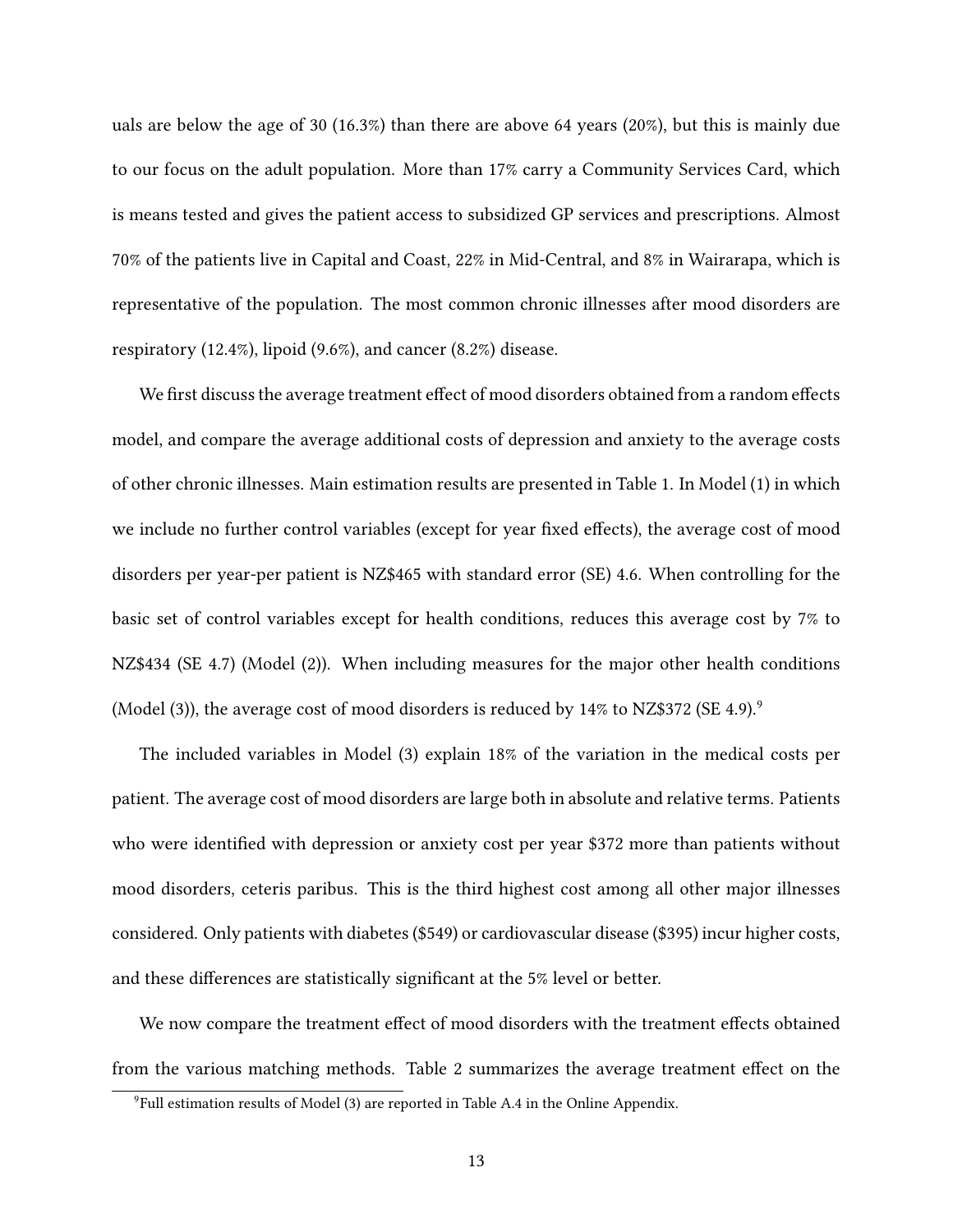|                                        | Model(1)   | Model (2)       | Model(3)   |
|----------------------------------------|------------|-----------------|------------|
| Depression-Anxiety                     | $465.6***$ | $433.9***$      | 371.5***   |
|                                        |            | $(4.6)$ $(4.7)$ | (4.9)      |
| Year fixed effects                     | ✓          | ✓               | ✓          |
| Basic controls                         |            |                 |            |
| <b>Health Conditions</b>               |            |                 |            |
| <b>Health conditions</b>               |            |                 |            |
| Cancer $(0,1)$                         |            |                 | $113.9***$ |
|                                        |            |                 | (7.8)      |
| Diabetes $(0,1)$                       |            |                 | 548.7***   |
|                                        |            |                 | (8.9)      |
| Lipoid metabolism disease $(0,1)$      |            |                 | 124.8***   |
|                                        |            |                 | (7.4)      |
| Degenerative disease $(0,1)$           |            |                 | 212.8***   |
|                                        |            |                 | (13.6)     |
| Cardiovascular disease (0,1)           |            |                 | 394.7***   |
|                                        |            |                 | (7.8)      |
| Respiratory disease $(0,1)$            |            |                 | 259.4***   |
|                                        |            |                 | (6.3)      |
| Arthritis $(0,1)$                      |            |                 | 183.8***   |
|                                        |            |                 | (9.1)      |
| Gastric and intestinal disease $(0,1)$ |            |                 | 224.7***   |
|                                        |            |                 | (15.9)     |
| Renal disease (0,1)                    |            |                 | 281.8***   |
|                                        |            |                 | (14.9)     |
| <b>NT</b>                              | 334.603    | 334.603         | 334.603    |
| N                                      | 111.575    | 111.575         | 111.575    |
| R-sq overall                           | 0.03       | 0.11            | 0.175      |

Table 1: Estimated effects of mood disorders on medical and productivityrelated costs

 $*$  p < 0.1,  $**$  p < 0.05,  $***$  p < 0.01. Standard errors in parentheses.

*Note:* Each model is estimated with generalised least squares (random effects model). Standand errors are reported in parentheses. The dependent variable is 'Total medical and productivity-related costs' denominated in 2012 NZ\$. Basic control variables included in Models (2) and (3) are: age groups, sex, ethnicity groups, location, socioeconomic deprivation, median income of area where living, whether the patient is a health care card owner.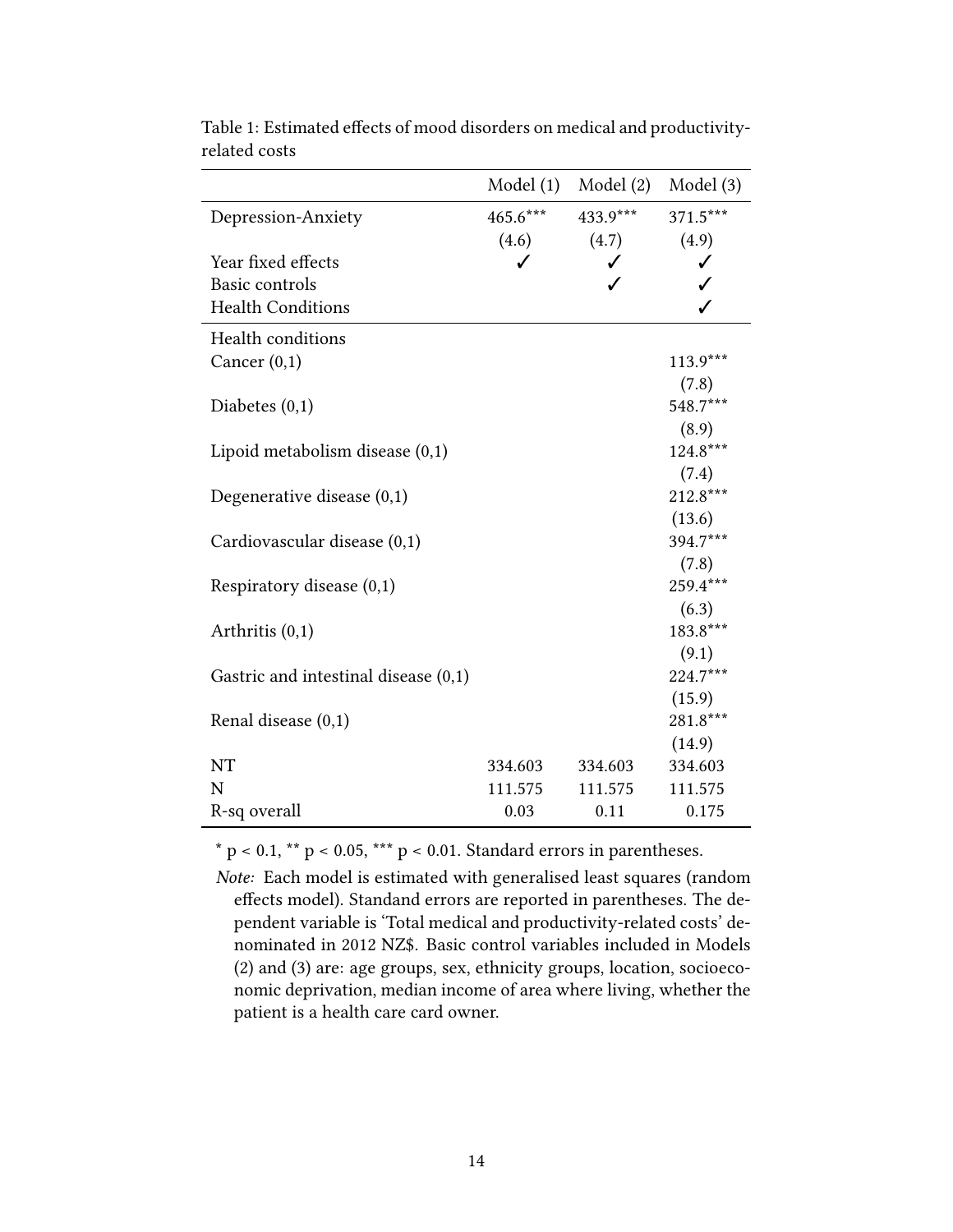treated (ATT) obtained from coarsened exact matching for the five different matching generations and from standard matching estimators. The most conservative estimate of NZ\$366 (SE 6.26) is obtained from the exact matching algorithm (generation 1). The more generous our matching criteria, the greater is the average treatment effect. Using the full sample of 26,889 matched treatment and control patients, the ATT is NZ\$413 (SE 5.3). The ATTs differ statistically between matching generations 1 and 4/5, but they do not differ statistically between matching generations 1 and 2/3. Both kernel density and nearest neighbor matching estimators yield ATTs of NZ\$403 [SE 4.9] and NZ\$391 (SE 5.7), respectively, and these latter estimates are different in both statistical and economic terms from the most conservative ATT obtained from matching generation 1.

|                                |       | N | $ATT$ (in $\$\$ ) | <b>SE</b> | $p$ -val <sup><math>\alpha</math></sup> |
|--------------------------------|-------|---|-------------------|-----------|-----------------------------------------|
| Coarsened exact matching       |       |   |                   |           |                                         |
| Matching generation 1          | 17747 |   | 365.6             | 6.26      |                                         |
| Matching generation 1-2 21275  |       |   | 371.8             | 5.83      | 0.210                                   |
| Matching generation 1-3 22201  |       |   | 371.7             | 5.70      | 0.200                                   |
| Matching generation 1-4 26723  |       |   | 411.7             | 5.34      | 0.000                                   |
| Matching generation 1-5 26889  |       |   | 413.1             | 5.34      | 0.001                                   |
| Standard matching estimators   |       |   |                   |           |                                         |
| Kernel density matching        | 26813 |   | 403.1             | 4.86      | 0.001                                   |
| Nearest neighbor matching 6812 |       |   | 391.9             | 5.64      | 0.001                                   |

Table 2: Excess costs of depression and anxiety (Average treatment effect of the treated, ATT

*Note:* Standard errors are calculated with the delta method. <sup>a</sup> p-value refers to z-statistic on the hypothesis that ATT in this row is statistically the same as ATT of matching generation 1.

We continue our subsequent analysis of the excess counts and costs by expenditure component on the basis of matching generation 1, because it yields the most conservative estimates. However, the results from all five generations, in conjunction with the standard matching estimates can be used to put bounds around the likely cost estimate. The upper panel of Table 3 re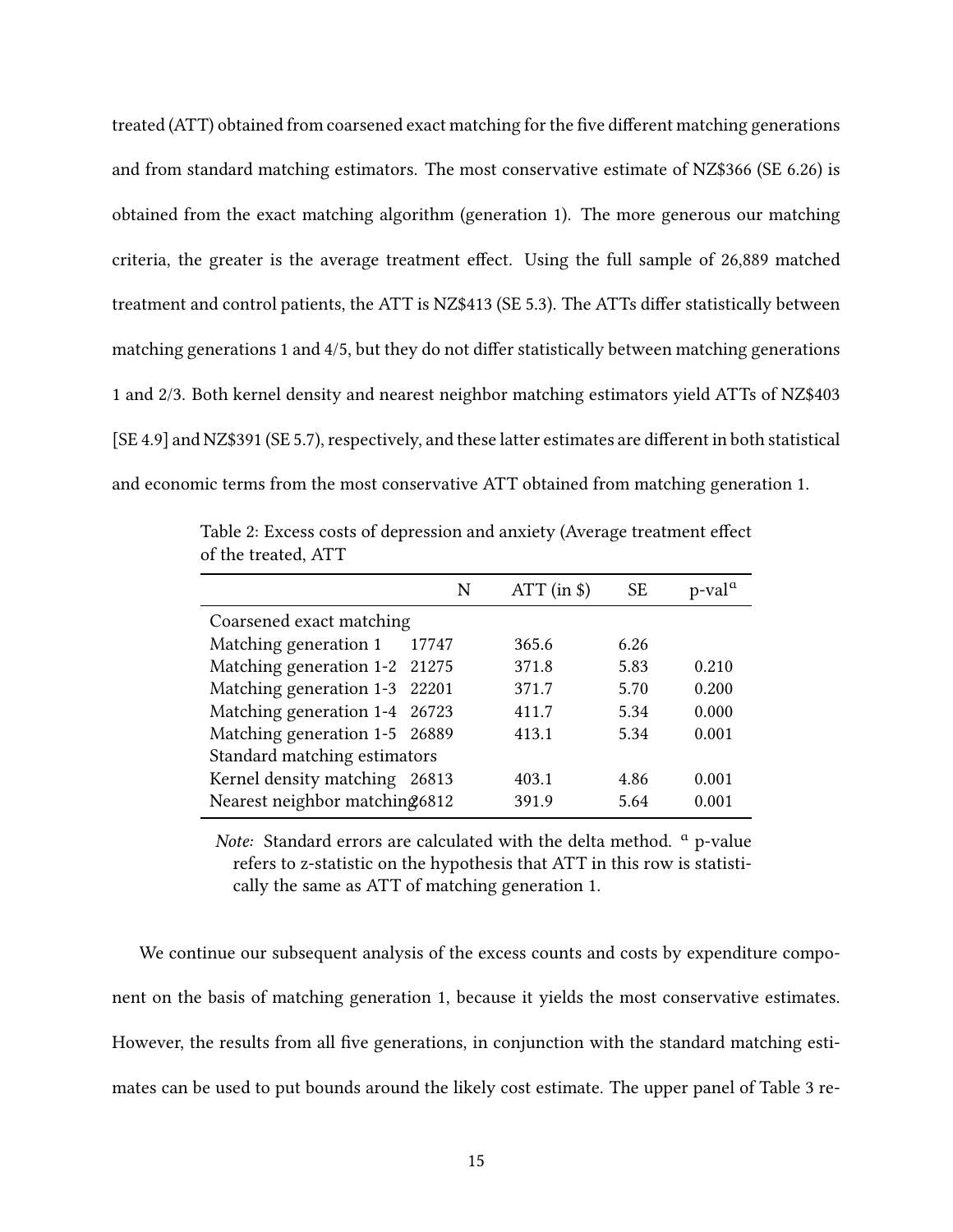ports the excess annual count of services by expenditure group. Patients with depression/anxiety, on average, visit a GP four more times per year, obtain five more prescriptions and 2.3 more referrals for pathology tests. They have 0.5 more episodes of days off work that require a medical certificate and spend less than a tenth of a day not working than comparable patients without depression/anxiety. All differences are statistically significant at the 1% level.

The lower panel of Table 3 reports the differences in excess cost of depression/anxiety by expenditure category. By far, the largest component in the total excess burden are prescription drugs (NZ\$192), but patients with depression/anxiety also incur NZ\$70 more in consultation fees, and NZ\$16 more in pathology tests. Lost productivity costs are low, with a difference of NZ\$65 per year. Also, the excess cost of counseling sessions is minimal at NZ\$15. The latter is not surprising because only a very small group of disadvantaged individuals gets access to these subsidized counseling sessions, and the total number is limited to six sessions per year.

Also reported in Table 3 are the cost and count ratios (column 3) and their standard errors (column 4) that indicate by how much larger were the expenditures of patients with depression/anxiety per year relative to the control group. The cost for consultations are 1.5 times greater for depression/anxiety patients than for their statistical twins, whereas prescription cost and lost productivity cost are 1.8 times higher. In total, the annual costs of patients with depression/anxiety are 1.7 times greater than for patients who are identical to the depression/anxiety group in all other relevant characteristics. All ratios are statistically significant different from 1.

Based on the above estimates, we calculated the net direct cost of managing depression and anxiety as a share of national general practice expenditures and as percentage of national GDP. The cost ratio (excluding lost productivity) is 1.71 whereas the population-weighted prevalence rate of depression is 0.217. For the relevant time period (2012), Crown expenditures on general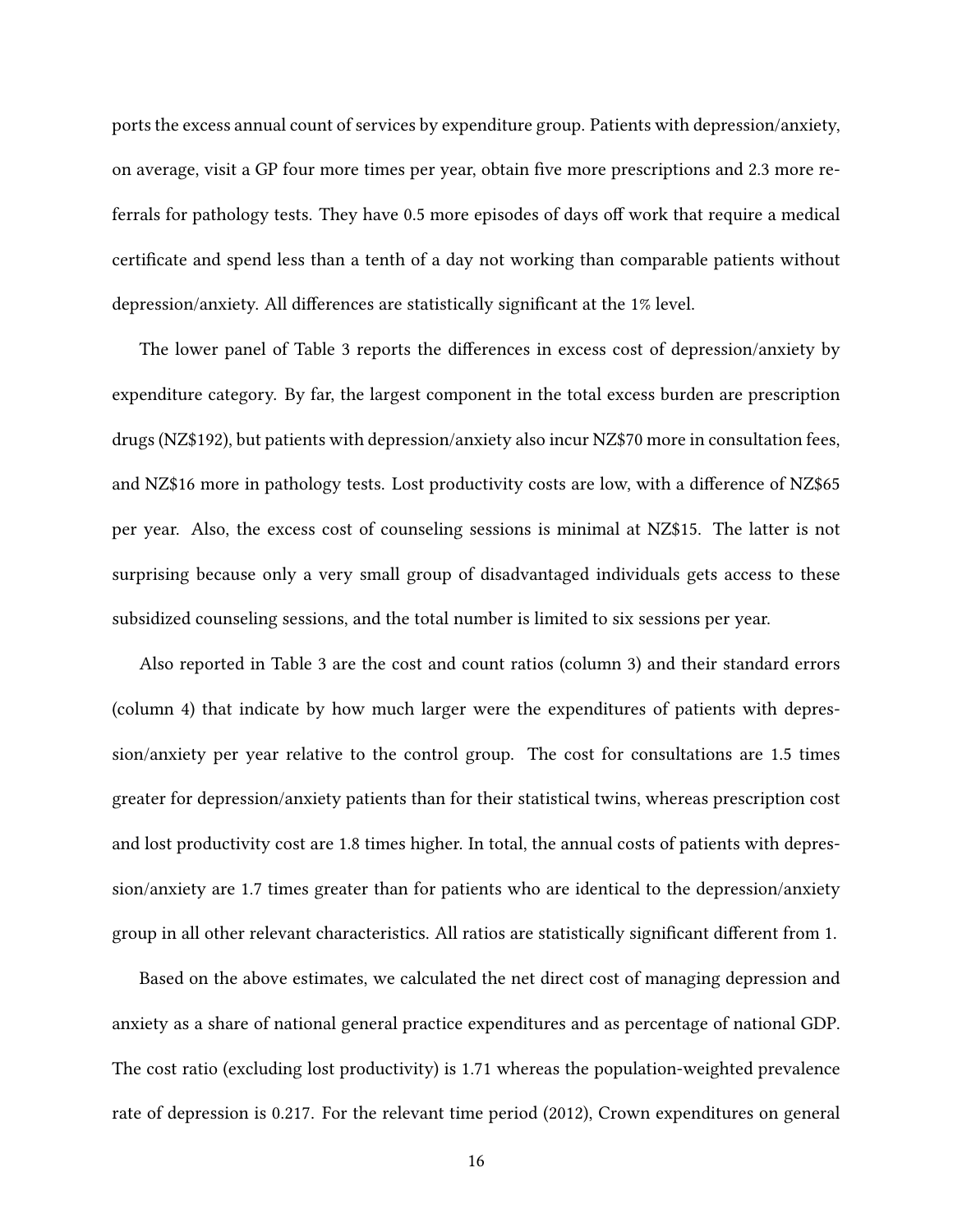|                                | <b>ATT</b> | $SE^a$ | Ratio  | SE    |
|--------------------------------|------------|--------|--------|-------|
| <i>Excess counts</i>           |            |        |        |       |
| Consultation                   | 4.36       | 0.047  | 1.514  | 0.007 |
| Prescriptions                  | 5.23       | 0.057  | 1.789  | 0.012 |
| Pathology Tests                | 2.28       | 0.053  | 1.412  | 0.009 |
| Subsidized counseling sessions | 0.12       | 0.005  | 21.012 | 2.593 |
| Times off Work                 | 0.44       | 0.032  | 1.855  | 0.082 |
| Days off Work                  | 0.09       | 0.004  | 1.712  | 0.012 |
| Excess costs                   |            |        |        |       |
| Consultations                  | 77.0       | 1.067  | 1.51   | 0.007 |
| Prescriptions                  | 192.4      | 2.760  | 1.79   | 0.012 |
| Pathology Tests                | 16.5       | 0.403  | 1.41   | 0.009 |
| Subsidized counseling sessions | 14.8       | 0.540  | 21.01  | 2.593 |
| Lost productivity              | 65.0       | 4.999  | 1.85   | 0.082 |
| Total cost                     | 365.6      | 6.261  | 1.71   | 0.012 |

Table 3: Excess count and costs of depression and anxiety and ratios, by expenditure

*Note:* <sup>a</sup> Standard errors of Average Treatment Effect on the Treated (ATT) are calculated with delta method.  $<sup>b</sup>$  The standard errors of the</sup> cost and count ratios are bootstrapped with 1000 replications.

practice funding were \$855 million (New Zealand Treasury, 2012), while the Accident Compensation Corporation (ACC) spent a total of \$64.5 million on General Practice services (GPs, Nurses and Nurse Practitioners under Cost of treatment regulations and Rural GP and PRIME contracts), both expressed in 2012 NZ\$. In total, the combined national expenditures on GP services were \$920 million.<sup>10</sup>

Using equation (3), the net direct costs of managing depression and anxiety are \$123 million [95% CI \$114.7-\$131.4]. This indicates that the government spent on all patients suffering from depression/anxiety between \$115 and \$131 million, which makes up between 12.5-14.2% of all GP expenditures. Given nominal GDP in New Zealand in 2012 of \$200 billion, New Zealand's GPs provided treatments and services to manage depression/anxiety of at least 0.057-0.066 % of GDP.

 $10$ All figures are adjusted for inflation to be able to express the expenditures in 2012 NZ\$.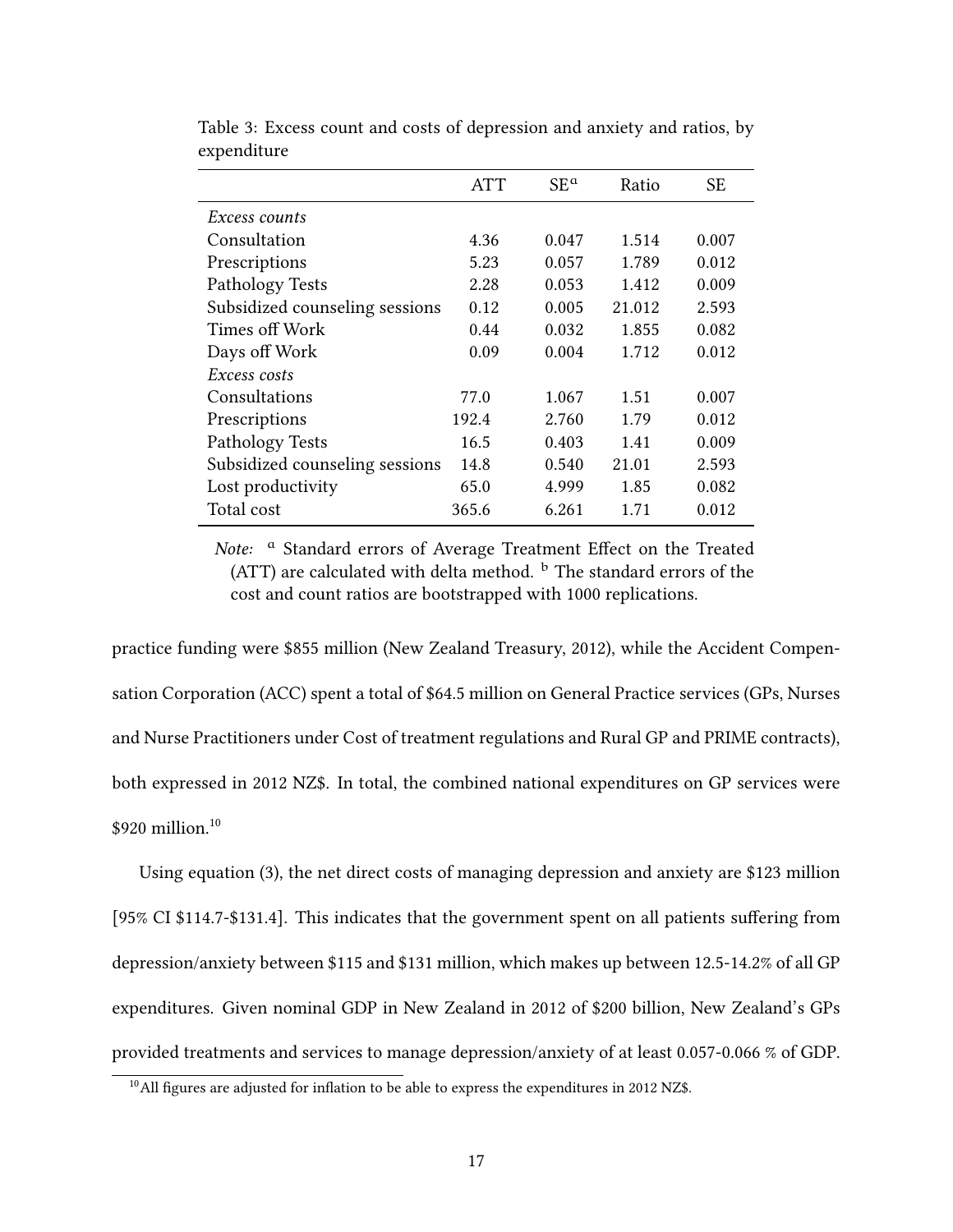#### **VI Conclusion**

This is the first study to estimate the direct and indirect cost of managing mood disorders, depression and anxiety, in the New Zealand primary health care system. Using coarsened exact matching estimators, we estimate a conservative lower-bound estimate of the net cost of managing depression and anxiety in general practice as 13.4% of total primary care expenditures, or NZ\$366 per patient per year when including lost productivity. More than 82% of these additional costs are incurred by direct, i.e. medical expenditure, while the remaining 18% are incurred by lost productivity. Almost two-thirds of the medical expenditures are driven by prescription drugs, 26% by consultation fees, and 5% by pathology tests. Less than 5% of the total medical costs are incurred through subsidized counseling services, which appears to stand at odds with the large contribution of prescription drugs. Total costs for patients with depression or anxiety are 1.7 times greater than the costs observed for patients that are not suffering from the condition. In combination with our calculation of a three-year prevalence rate of depression/anxiety of 21 percent, this excess cost ratio implies a GP-managed economic burden of mood disorders of at least 0.06% of GDP.

Two important conclusions can be drawn from our analysis: (1) similar to trends in the US (Pratt et al., 2011), Australia (Stephenson et al., 2013), and the UK (Spence, 2013), New Zealand's general practitioners tend to manage depression and anxiety mainly with antidepressant medication, and may even oversubscribe them (Exeter et al., 2009). Publicly subsidized counseling sessions are only available to a small group of individuals from disadvantaged backgrounds despite the Ministry of Health's guidelines to use both drug regimes and counseling sessions (New Zealand Guidelines Group, 2008); (2) the high cost of lost productivity due to depression/anxiety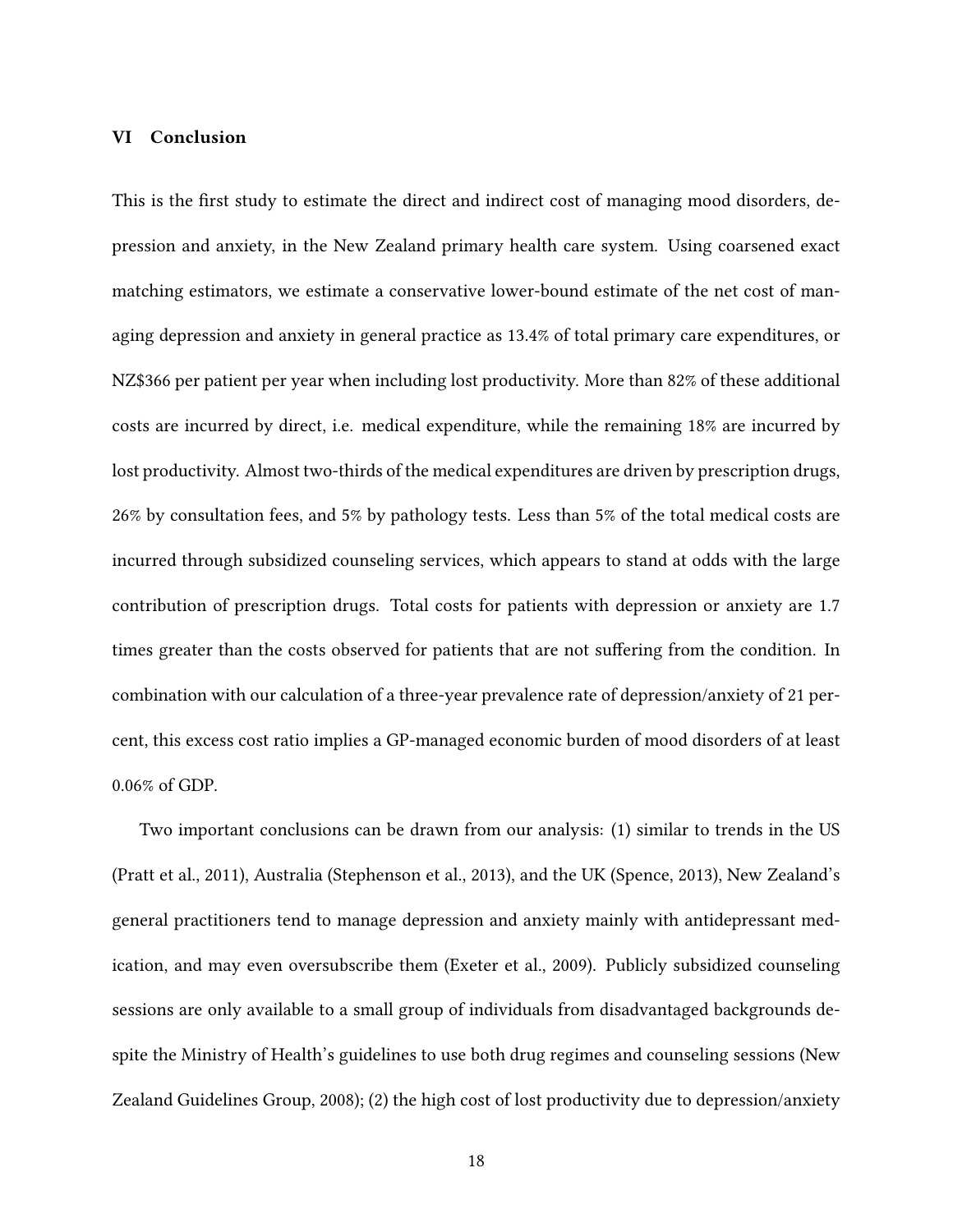documented in previous studies for other countries may be entirely driven by informal days taken off work, which makes it difficult to accurately measure and monitor the indirect burden of mood disorders.

Our estimates are smaller than estimates of the economic burden of mood disorders in the international literature because we net out the costs incurred through illnesses, age, and socioeconomic disadvantage that correlate strongly with mental health problems. One could argue however that the nature of our data makes it likely to underreport the prevalence of depression and anxiety, which will then lead to a smaller nationally-representative cost calculation. For instance, Cuijpers et al. (2004) found that those suffering minor depression were eight times less likely to utilize a health-care service than their severely depressed counterparts, while less than 50% of individuals with depression seek care (Wittchen et al., 2001; Kessler et al., 2003; Groom et al., 2003). Nevertheless, our three-year prevalence rate is in line with the 12-month prevalence rates reported in New Zealand's Mental Health Survey (Wells et al., 2006) and in the Dunedin Cohort Study (16.7%) for the same age group (Moffitt et al., 2010).

An important limitation of our study is the omission of costs incurred by in-patient service utilization. There is good reason to suggest that this omission will not invalidate our cost calculations. Similar to Australia, in New Zealand mood disorders are predominantly managed by primary care organizations due to a health-care-reform process that started in the mid-1990s. The *National Mental Health Strategy* was launched in 1994 by the New Zealand Government with the aim to (1) 'decrease the prevalence of mental illness and mental health problems within the community', and (2) 'to increase the health status of and reduce the impact of mental disorders on consumers, their families, care-givers and the general community' (Ministry of Health, 1994). Subsequent publications and the establishment of the Mental Health Commission in 1996 helped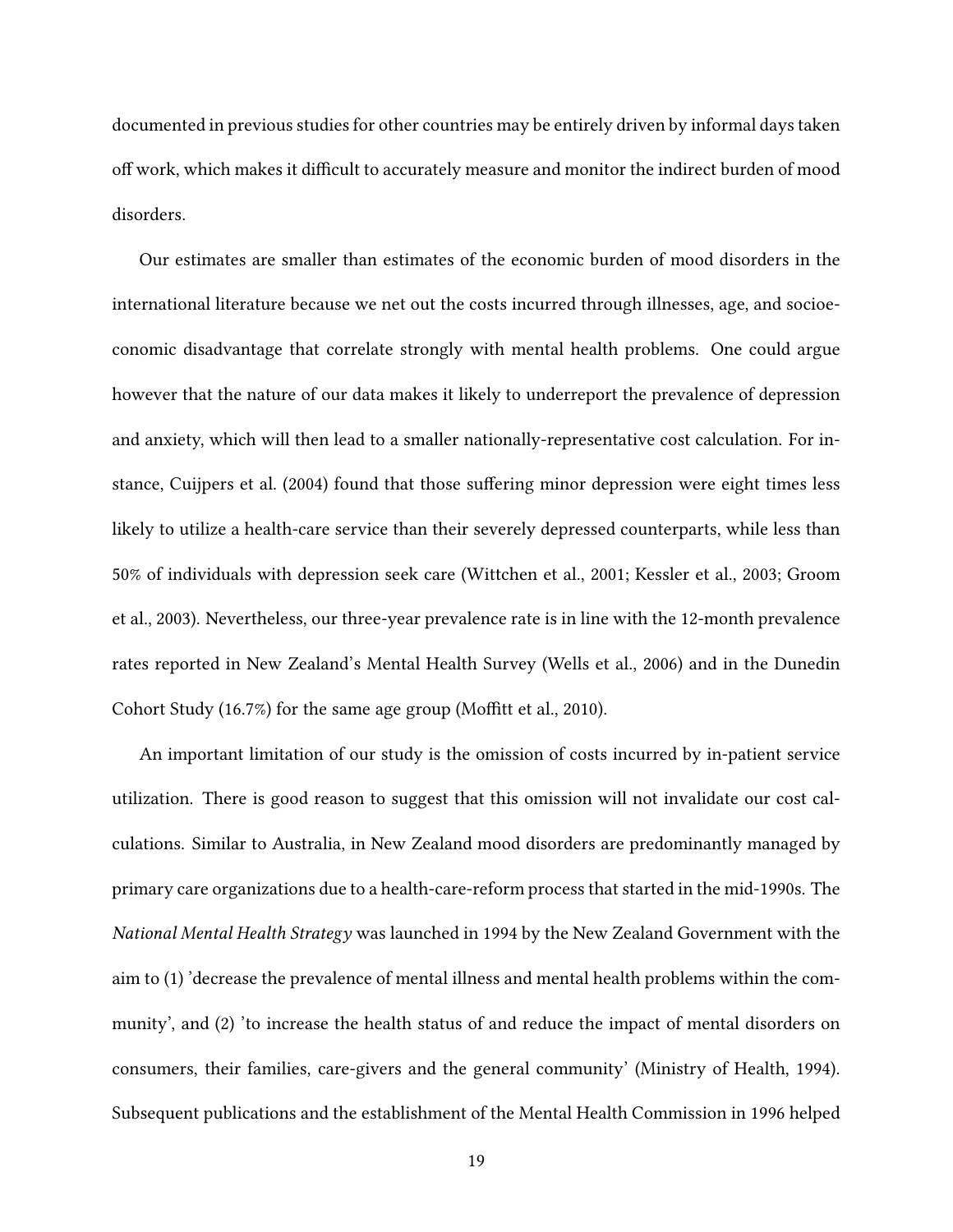to raise awareness about the high prevalence of mental health problems in the population and the need to include family and the community in its management (Mental Health Commission, 2012). The Ministry of Health's *Evidence-based Best Practice Guideline* for the treatment of depression explicitly recommended to refer only the most severe cases of mental health problems, those in imminent danger, to secondary care (New Zealand Guidelines Group, 2008).

In contrast to New Zealand, the economic burden of mood disorders in Australia is widely cited to be a staggering A\$12.6 billion with six million work days lost per year (e.g. Manicavasagar, 2012). These estimates are referred back to numbers published on the Beyond Blue webpage, a non-governmental organization that seeks to raise awareness about mood disorders. However, to the best of our knowledge we were unable to identify a report that describes the method that resulted in such a large cost calculation. It would be worthwhile replicating our analysis to derive a lower bound of the costs of managing mood disorders in Australia. Lower-bound estimates of these costs are useful for the Australian Treasury and Ministry of Health to monitor and forecast the expenditure burden of a major chronic illness.

#### **References**

- Berndt, E.R., Bir, A., Busch, S.H., Frank, R.G. and Normand, S.L.T. (2002), 'The medical treatment of depression, 1991 - 1996: productive inefficiency, expected outcome variations, and price indexes', *Journal of Health Economics*, **21**(3), 373–396.
- Berndt, E.R., Finkelstein, S.N., Greenberg, P.E., Howland, R.H., Keith, A., Rush, A., Russell, J. and Keller, M.B. (1998), 'Workplace performance effects from chronic depression and its treatment', *Journal of Health Economics*, **17**(5), 511–535.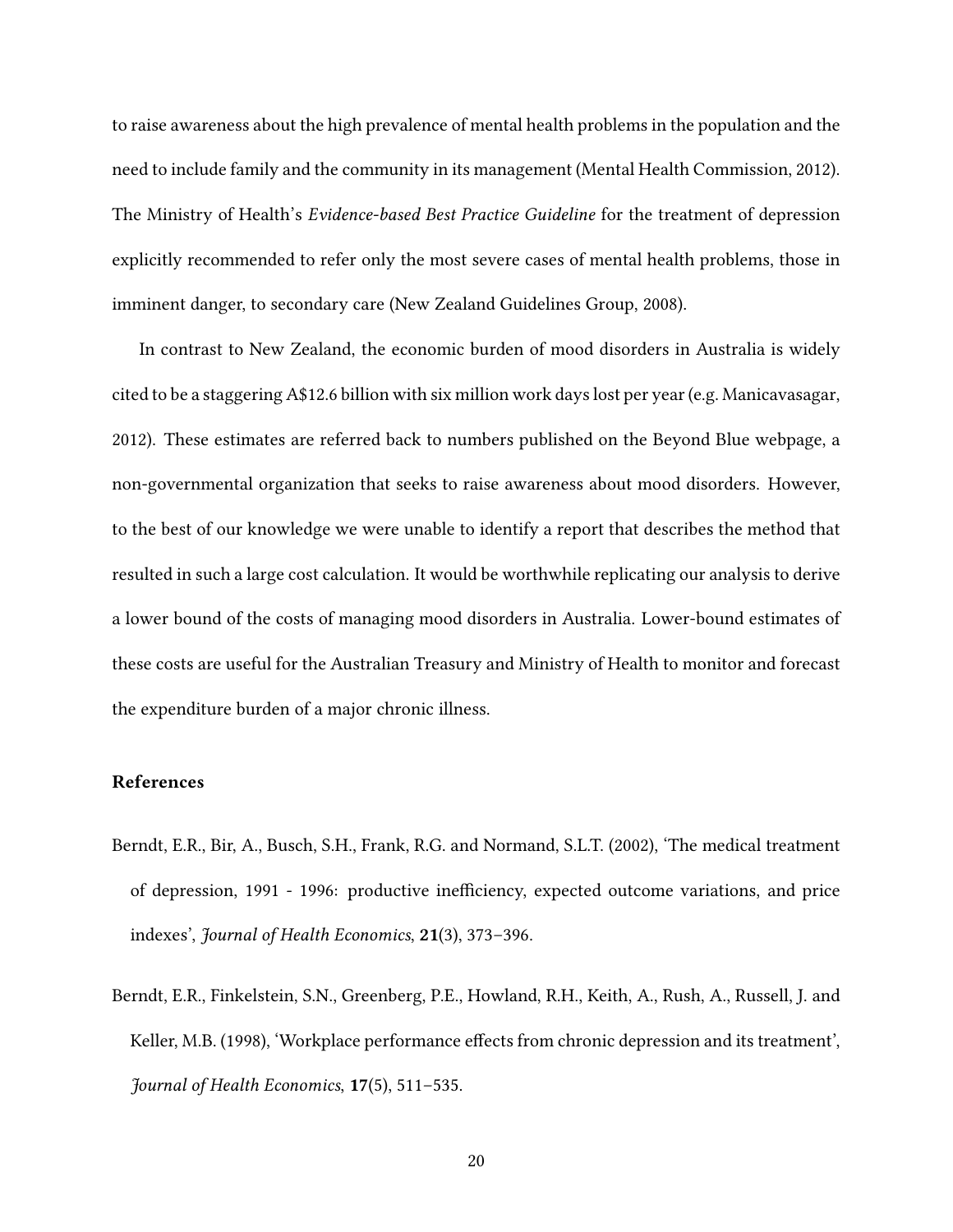- Chang, S., Hong, J.P. and Cho, M. (2012), 'Economic burden of depression in South Korea', *Social Psychiatry and Psychiatric Epidemiology*, 1–7.
- Cuijpers, P., de Graaf, R. and van Dorsselaer, S. (2004), 'Minor depression: risk profiles, functional disability, health care use and risk of developing major depression', *Journal of Affective Disorders*, **79**(1-3), 71–79.
- Cuijpers, P., Smit, F., Oostenbrink, J., De Graaf, R., Ten Have, M. and Beekman, A. (2007), 'Economic costs of minor depression: a population-based study', *Acta Psychiatrica Scandinavica*, **115**(3), 229–236.
- De Lusignan, S. (2005), 'Codes, classifications, terminologies and nomenclatures: definition, development and application in practice', *Informatics in Primary Care*, **13**, 65–69.
- Eaton, W. (2002), 'Epidemiological evidence on the comorbidity of depression and diabetes', *Journal of Psychosomatic Research*, **53**, 903–906.
- Exeter, D., Robinson, E. and Wheeler, A. (2009), 'Antidepressant dispensing trends in new zealand between 2004 and 2007', *Australian & New Zealand Journal of Psychiatry*, **43**, 1131–1140.
- Frassure-Smith, N. and Lesperence, F. (1995), 'Depression and 18-month prognosis after myocardial infarction', *Circulation*, **19**, 999–105.
- Fullerton, C.A., Busch, A.B., Normand, S.L.T., McGuire, T.G. and Epstein, A.M. (2011), 'Ten-year trends in quality of care and spending for depression.', *Archives of General Psychiatry*, **68**(12), 1218–1226.
- Goldney, R.D., Eckert, K.A., Hawthorne, G. and Taylor, A.W. (2010), 'Changes in the prevalence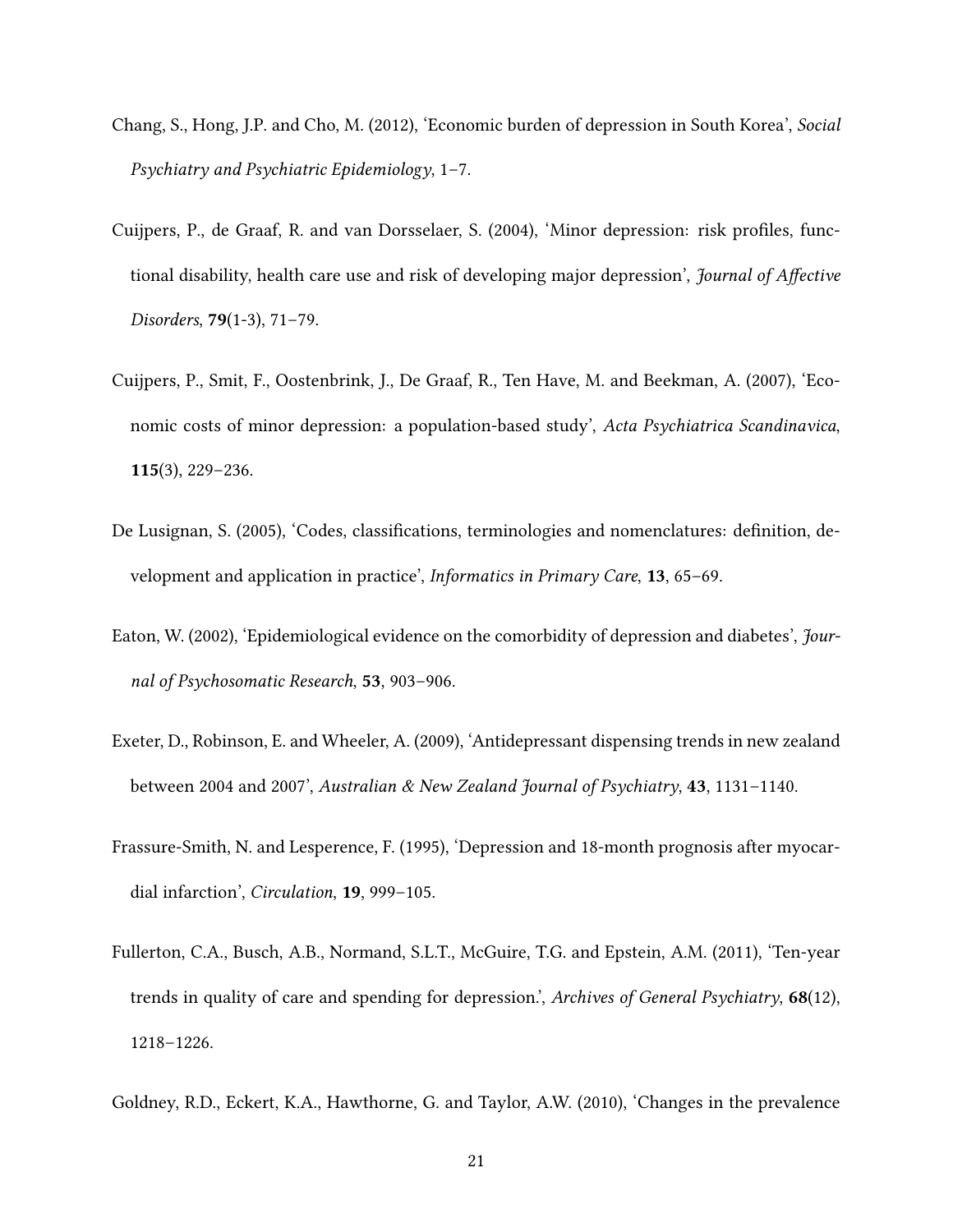of major depression in an Australian community sample between 1998 and 2008', *Australian and New Zealand Journal of Psychiatry*, **44**(10), 901–910.

- Greenberg, P.E., Kessler, R.C., Birnbaum, H.G., Leong, S.A., Lowe, S.W., Berglund, P.A. and Corey-Lisle, P.K. (2003), 'The economic burden of depression in the United States: How did it change between 1990 and 2000?', *Journal of Clinical Psychiatry*, **64**(12), 1465–1475.
- Groom, G., Hickie, I. and Davenport, T. (2003), *Out Of Hospital, Out Of Mind! Report Detailing Mental Health Services in Australia in 2002 and Community Priorities for National Mental Health Policy for 2003-2008*, Mental Health Council of Australia, Canberra.
- Hawthorne, G., Cheok, F., Goldney, R. and Fisher, L. (2003), 'The excess cost of depression in South Australia: a population-based study', *Australian and New Zealand Journal of Psychiatry*, **37**(3), 362–373.
- Ho, D., Kosuke, I., Kin, G. and Stuart, E. (2007), 'Matching as nonparametric preprocessing for reducing model dependence in parametric causal inference', *Political Analysis*, **15**, 199Ű236.
- Iacus, S.M., King, G. and Porro, G. (2011), 'Multivariate matching methods that are monotonic imbalance bounding', *Journal of the American Statistical Association*, **106**(493), 345–361.
- Imbens, G. (2004), 'Semi-parametric estimation of average treatment effects under exogeneity: A review', *The Review of Economics and Statistics*, **86**, 4–29.
- Jones, A.M., Rice, N. and Rosa Dias, P. (2011), 'Long-term effects of school quality on health and lifestyle: Evidence from comprehensive schooling reforms in England', *Journal of Human Capital*, **5**(3), 342–376.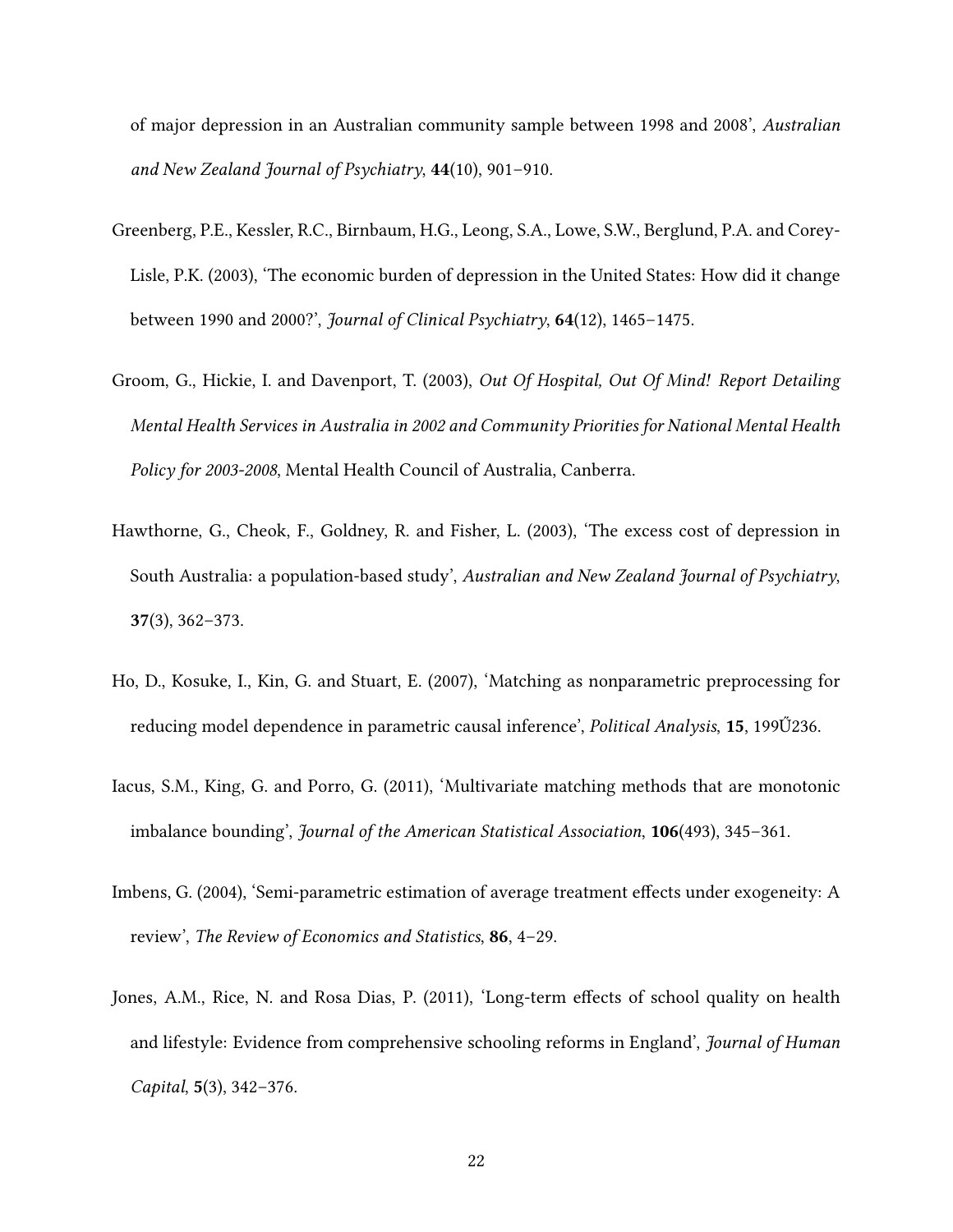- Kessler, R.C., Berglund, P., Demler, O., Jin, R., Koretz, D., Merikangas, K.R., Rush, A.J., Walters, E.E. and Wang, P.S. (2003), 'The epidemiology of major depressive disorder: Results from the national comorbidity survey replication (ncs-r)', *Journal of the American Medical Association*, **289**(23), 3095–3105.
- Lopez, A., Mathers, C., Ezzati, M., Jamison, C. and Murray, D. (2006), 'Measuring the global burden of disease risk factors: 1990 - 2001', A. Lopez, C. Mathers, M. Ezzati, C. Jamison and D. Murray (eds.), *Global Burden of Disease and Risk Factors*, The World Bank and Oxford University Press, Oxford.
- Manicavasagar, V. (2012), 'A review of depression diagnosis and management', *InPsych*, **February**.
- Massie, M. (2004), 'Prevalence of depression in patients with cancer', *Journal of the National Cancer Institute Monographs*, **32**, 56–71.
- Mental Health Commission (2012), *Blueprint II: Improving mental health and wellbeing for all New Zealanders, How things need to be*, Technical report, Mental Health Commission.
- Ministry of Health (1994), *Looking forward: strategic directions for the mental health services*, Technical report, Ministry of Health.
- Moffitt, T.E., Caspi, A., Taylor, A., Kokaua, J., Milne, B.J., Polanczyk, G. and Poulton, R. (2010), 'How common are common mental disorders? evidence that lifetime prevalence rates are doubled by prospective versus retrospective ascertainment', *Psychological Medicine*, **40**(6), 899–909.
- New Zealand Guidelines Group (2008), *Identification of common mental disorders and management of depression in primary care: Summary*, Technical report.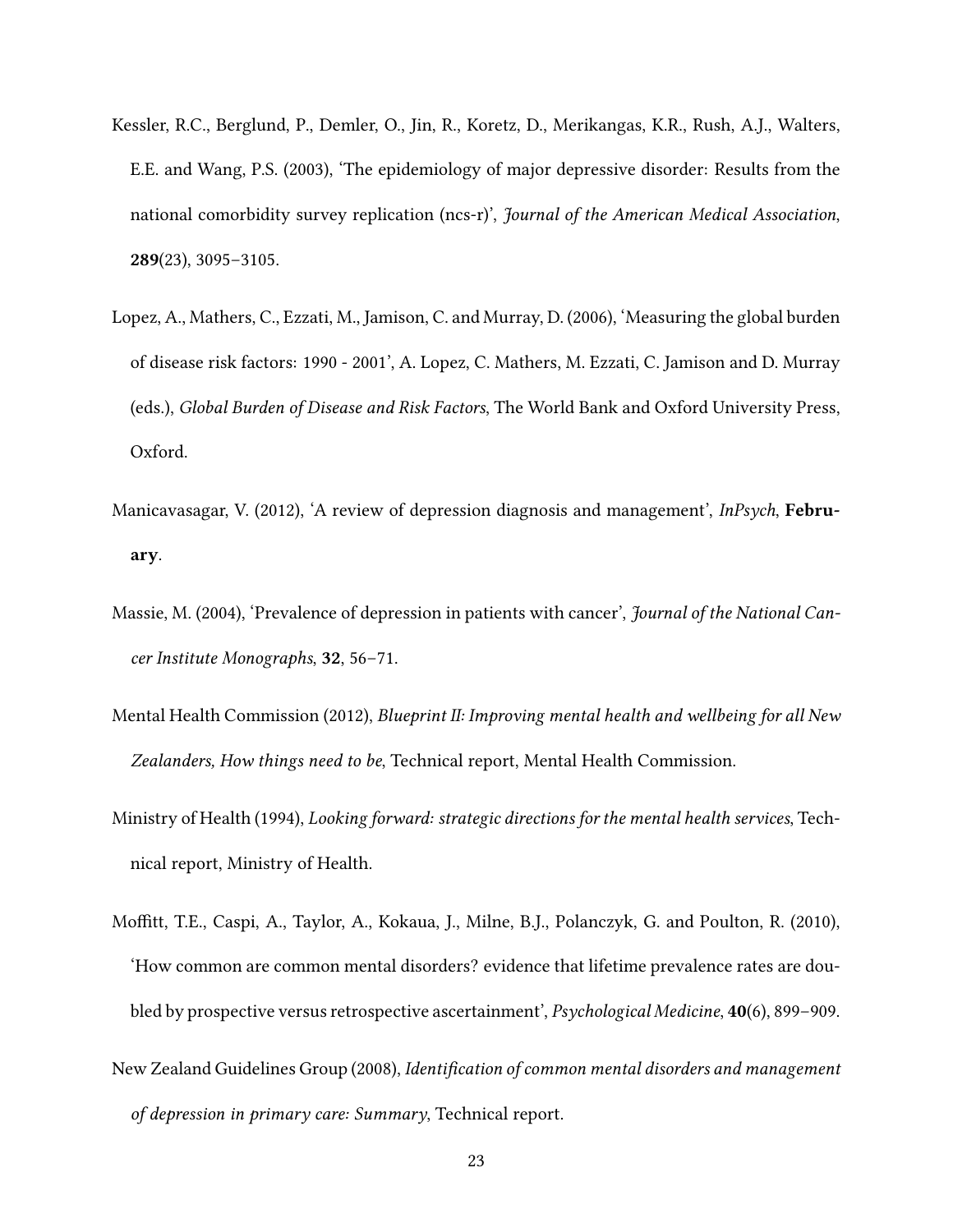- New Zealand Treasury (2012), *Health Projections and Policy Options for the 2013 Long-term Fiscal Statement*, Financial statement, New Zealand Treasury.
- Pratt, L., Brody, D. and Gu, Q. (2011), *Antidepressant Use in Persons Aged 12 and Over: United States, 2005-2008*, Data Brief 76, NCHS.
- Rouillon, F. (2011), 'What do depressive episodes tell us about depressive disorder', *Medicographia*, **33**(2), 113–118.
- Roy, J. and Schurer, S. (2013), 'Getting stuck in the blues: The persistence of depression in Australia', *Health Economics*, **22**(9), 1139–1157.
- Sobocki, P., Jönsson, B., Angst, J. and Rehnberg, C. (2006), 'Cost of depression in Europe', *Journal of Mental Health Policy and Economics*, **9**(2), 87–98.
- Sobocki, P., Lekander, I., Borgström, F., Ström, O. and Runeson, B. (2007), 'The economic burden of depression in Sweden from 1997 to 2005', *European Psychiatry*, **22**(3), 146 – 152.

Spence, D. (2013), 'Are antidepressants overprescribed? Yes', *British Medical Journal*, **346**, f191.

- Stephenson, C.P., Karanges, E. and McGregor, I.S. (2013), 'Trends in the utilisation of psychotropic medications in australia from 2000 to 2011', *Australian and New Zealand Journal of Psychiatry*, **47**(1), 74–87.
- Stewart, W., Ricci, J., Chee, E., Hahn, S. and Morganstein, D. (2003), 'Cost of lost productive work time among us workers with depression', *Journal of the American Medical Association*, **289**(23), 3135–3144.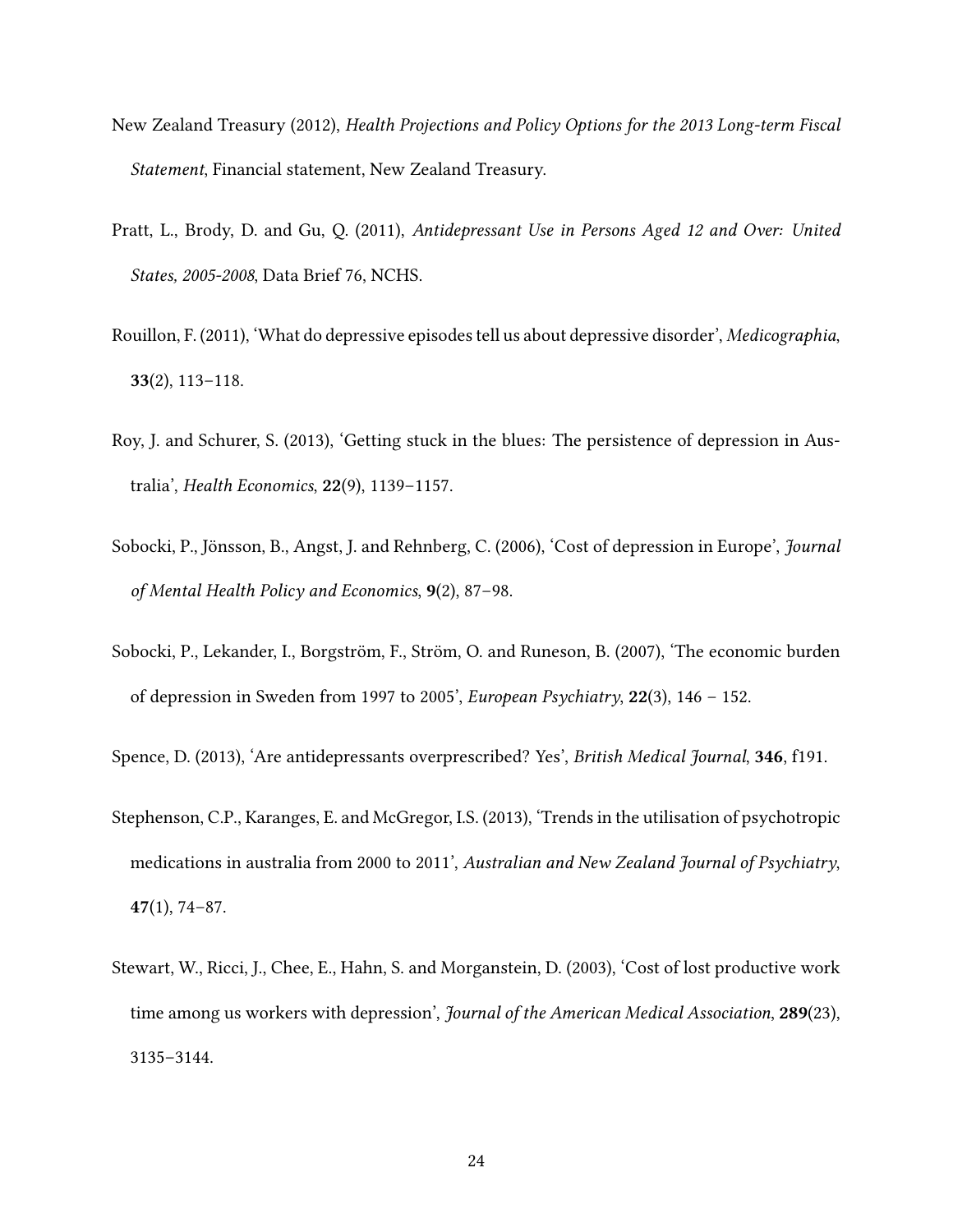- Thomas, C.M. and Morris, S. (2003), 'Cost of depression among adults in England in 2000', *The British Journal of Psychiatry*, **183**, 514–519.
- Wells, J.E., Oakley Browne, M.A., Scott, K.M., McGee, M.A., Baxter, J., Kokaua, J. and for the New Zealand Mental Health Survey Research Team (2006), 'Te Rau Hinengaro: The New Zealand Mental Health Survey: overview of methods and findings', *Australian and New Zealand Journal of Psychiatry*, **40**(10), 835–844.
- Wittchen, H., Holsboer, F. and Jacobi, F. (2001), *Met and unmet needs in the management of depressive disorder in the community and primary care: The size and breadth of the problem*, Technical report, Max Planck Society.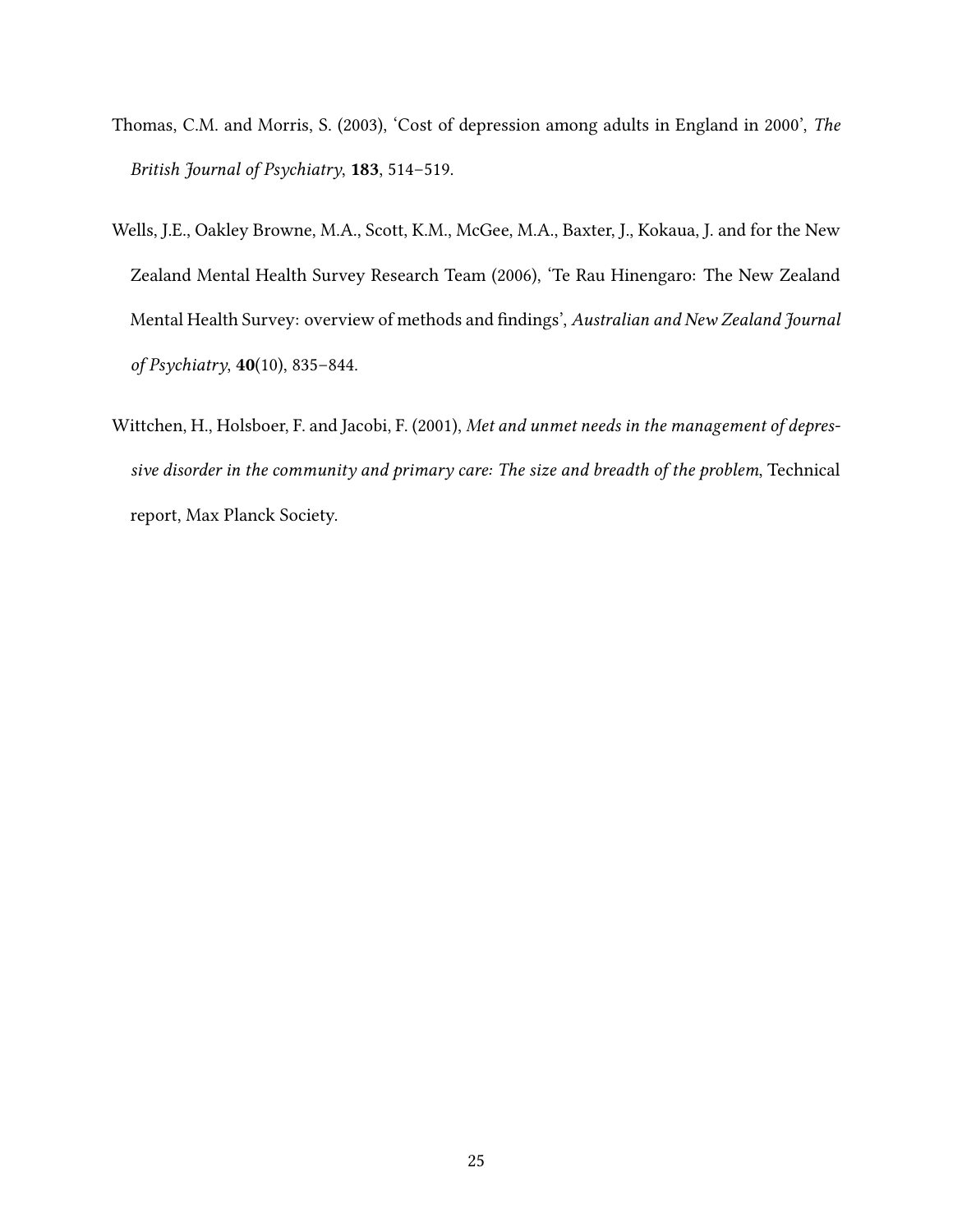### **ONLINE APPENDIX - NOT FOR PUBLICATION**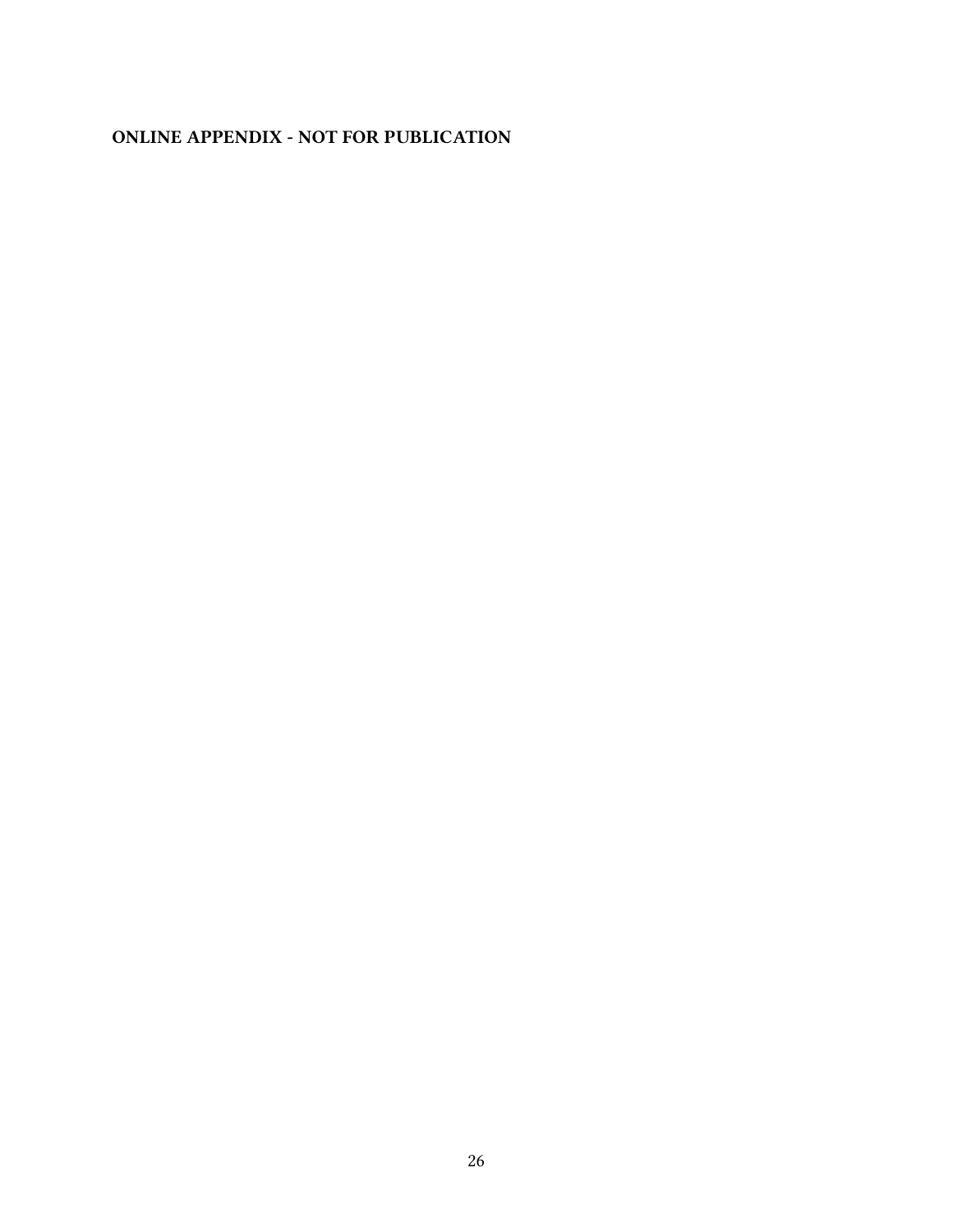|                     | $GDP^{\dagger}$<br>$(\mathscr{E})$ |                         |                          |                          | $\begin{array}{c} 2.05 \\ 0.83 \\ 0.93 \\ 1.00 \\ 0.95 \\ 1.00 \\ 0.48 \\ 0.48 \end{array}$ |                                     |                       |                     |                                                                                                                                                                                                                                                                                           |
|---------------------|------------------------------------|-------------------------|--------------------------|--------------------------|---------------------------------------------------------------------------------------------|-------------------------------------|-----------------------|---------------------|-------------------------------------------------------------------------------------------------------------------------------------------------------------------------------------------------------------------------------------------------------------------------------------------|
|                     | Indirect Total <sup>§</sup>        | 1300                    | 83000                    |                          | 9055<br>18000<br>5375<br>5375<br>5500<br>4050                                               |                                     |                       |                     | $\frac{1}{2}$                                                                                                                                                                                                                                                                             |
|                     | (in millions)                      | 996                     |                          |                          | 57000<br>8600<br>76000<br>4113<br>3000<br>3000                                              |                                     |                       |                     |                                                                                                                                                                                                                                                                                           |
| Total cost per year | 12-month Direct                    | 300                     | 26000                    | 370<br>42000             |                                                                                             | 1283                                | 502                   | 168                 |                                                                                                                                                                                                                                                                                           |
|                     | Prev                               | 6.7                     | 8.7                      | 5.3                      | 4.5                                                                                         | 5.8                                 | 6.9                   | 2.5                 | $\mathbf{r}$ and $\mathbf{r}$ are all $\mathbf{r}$ and $\mathbf{r}$ are all $\mathbf{r}$ and $\mathbf{r}$ are all $\mathbf{r}$ and $\mathbf{r}$ are all $\mathbf{r}$ and $\mathbf{r}$ are all $\mathbf{r}$ and $\mathbf{r}$ are all $\mathbf{r}$ and $\mathbf{r}$ are all $\mathbf{r}$ an |
|                     | <b>Currency</b><br>(year)          |                         | AUD (1999)<br>USD (2000) | Pound (2000)             | Euro (2004)<br>USD (2003)<br>Euro (2004)<br>USD (2005)                                      |                                     |                       |                     | -<br>.<br>.                                                                                                                                                                                                                                                                               |
|                     | Country                            | South Australia         | USA                      | England                  | European Union                                                                              | Netherlands                         | den<br>Swe            | Korea<br>South      | $\frac{1}{2}$ . The set of $\frac{1}{2}$ is the set of $\frac{1}{2}$<br>--<br>-<br>-                                                                                                                                                                                                      |
|                     | Study                              | Hawthorne et al. (2003) | Greenberg et al. (2003)  | Thomas and Morris (2003) | Sobocki et al. (2006)                                                                       | Cuijpers et al. (2007) <sup>c</sup> | Sobocki et al. (2007) | Chang et al. (2012) | $\frac{1}{2}$ , $\frac{1}{2}$ , $\frac{1}{2}$ , $\frac{1}{2}$ , $\frac{1}{2}$                                                                                                                                                                                                             |

Table A.1: Economic cost of depression: A summary of reviewed studies Table A.1: Economic cost of depression: A summary of reviewed studies Note: <sup>\$</sup>) Total cost was calculated by multiplying the prevalence rate of depression/anxiety by the population of the reference year §) Total cost was calculated by multiplying the prevalence rate of depression/anxiety by the population of the reference year (2003) and then multiplied by the cost per patient. *†*) http://www.imf.org/external/pubs/ft/weo/2012/ (2003) and then multiplied by the cost per patient.  $\dagger$ ) http://www.imf.org/external/pubs/ft/weo/2012/  $01/we$ odata/index.aspx; 01/weodata/index.aspx;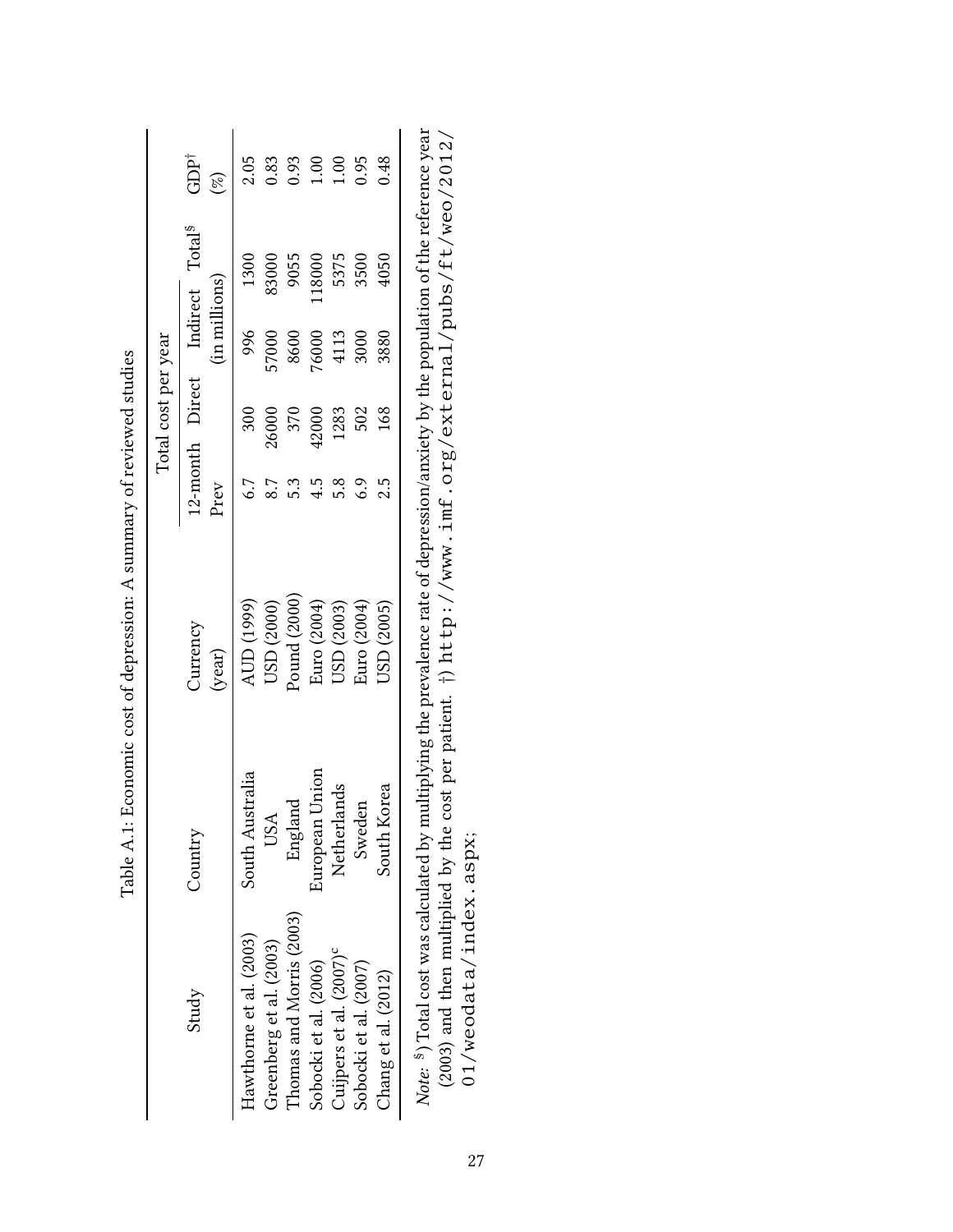|                               |       |                                                                                            |                                                                                   | Treatment group |     |                |                | Control group |     | p-value |
|-------------------------------|-------|--------------------------------------------------------------------------------------------|-----------------------------------------------------------------------------------|-----------------|-----|----------------|----------------|---------------|-----|---------|
|                               | Obs.  | Mean                                                                                       | SD                                                                                | Min             | Max | Mean           | $\overline{S}$ | Min           | Max |         |
| Male                          | 80524 | 0.333                                                                                      | 0.471                                                                             | 0               |     | 0.336          | 0.472          | $\circ$       |     | 0.35    |
| Age                           | 80524 | 51.247                                                                                     | 17.384                                                                            |                 | 102 | 51.253         | 17.379         | Q             | 105 | 0.72    |
| European                      | 80524 | 0.851                                                                                      | 0.356                                                                             |                 |     | 0.853          | 0.355          |               |     | 0.61    |
| Maori                         | 80524 | 0.066                                                                                      | 0.248                                                                             |                 |     | 0.065          | 0.247          |               |     | 0.38    |
| Pacific Peoples               | 80524 | 0.015                                                                                      | 0.122                                                                             |                 |     | 0.018          | 0.133          |               |     | 0.45    |
| Asian                         | 80524 | 0.041                                                                                      | 0.199                                                                             |                 |     | 0.043          | 0.204          |               |     | 0.39    |
| Middle Eastern Latin 80524    |       | 0.024                                                                                      | 0.153                                                                             |                 |     | 0.019          | 0.136          |               |     | 0.29    |
| Ethnicity unknown             | 80524 | 0.003                                                                                      | 0.054                                                                             |                 |     | 0.002          | 0.046          |               |     | 0.24    |
| DHB Capital & Coast 80524     |       | 0.663                                                                                      | 0.473                                                                             |                 |     | 0.663          | 0.473          |               |     | 0.42    |
| <b>DHB</b> Wairarapa          | 80524 | 0.113                                                                                      | 0.317                                                                             |                 |     | 0.113          | 0.317          |               |     | 0.81    |
| <b>DHB</b> Mid Central        | 80524 |                                                                                            | 0.417                                                                             |                 |     | 0.224          | 0.417          |               |     | 0.84    |
| Richest                       | 80524 |                                                                                            | 0.443                                                                             |                 |     | 0.269          | 0.443          |               |     | 0.75    |
| 80th                          | 80524 | 0.224<br>0.268<br>0.195                                                                    | 0.396                                                                             |                 |     | 0.195          | 0.396          |               |     | 0.78    |
| 60th                          | 80524 |                                                                                            |                                                                                   |                 |     |                | 0.397          |               |     | 0.45    |
| 40th                          | 80524 |                                                                                            |                                                                                   |                 |     | 0.196<br>0.172 | 0.377          |               |     | 0.56    |
| Poorest                       | 80524 | $\begin{array}{c} 0.196 \\ 0.172 \\ 0.105 \\ 0.096 \\ 0.075 \\ 0.075 \\ 0.035 \end{array}$ | $\begin{array}{c} 0.397 \\ 0.378 \\ 0.307 \\ 0.295 \\ 0.263 \\ 0.303 \end{array}$ |                 |     | 0.106          | 0.307          |               |     | 0.67    |
| Cancer                        | 80524 |                                                                                            |                                                                                   |                 |     | 0.093          | 0.290          |               |     | 0.35    |
| Diabetes                      | 80524 |                                                                                            |                                                                                   |                 |     | 0.064          | 0.245          |               |     | 0.38    |
| Lipoid problems               | 80524 |                                                                                            |                                                                                   |                 |     | 0.100          | 0.300          |               |     | 0.42    |
| Degenerative disease 80524    |       |                                                                                            | 0.184                                                                             |                 |     | 0.022          | 0.148          |               |     | 0.45    |
| Cardiovascular diseas $80524$ |       |                                                                                            | 0.333                                                                             |                 |     | 0.109          | 0.312          |               |     | 0.29    |
| Respiratory disease           | 80524 | 0.127<br>0.153                                                                             | 0.360                                                                             |                 |     | 0.138          | 0.345          |               |     | 0.23    |
| Arthritis                     | 80524 | 0.83                                                                                       | 0.275                                                                             |                 |     | 0.066          | 0.248          |               |     | 0.56    |
| Gastric disease               | 80524 | 0.23                                                                                       | 0.151                                                                             |                 |     | 0.015          | 0.123          |               |     | 0.32    |
| Renal disease                 | 80524 | 0.025                                                                                      | 0.158                                                                             |                 |     | 0.020          | 0.140          |               |     | 0.65    |
|                               |       |                                                                                            |                                                                                   |                 |     |                |                |               |     |         |

Table A.2: Descriptive statistics of matching variables by treatment group Table A.2: Descriptive statistics of matching variables by treatment group

pression/anxiety medication in the last three years. Sample size is reported as person-year observations. DHB stands for Note: Treatment group is defined as having been diagnosed with depression or anxiety or having been prescribed with de-District Health Board. p-value refers to the hypothesis test that the mean value of the relevant variable in the treatment group is the same as the mean value of the same variable in the control group. The control group comprises all five matchpression/anxiety medication in the last three years. Sample size is reported as person-year observations. DHB stands for District Health Board. p-value refers to the hypothesis test that the mean value of the relevant variable in the treatment *Note:* Treatment group is defined as having been diagnosed with depression or anxiety or having been prescribed with degroup is the same as the mean value of the same variable in the control group. The control group comprises all five matching generations. ing generations.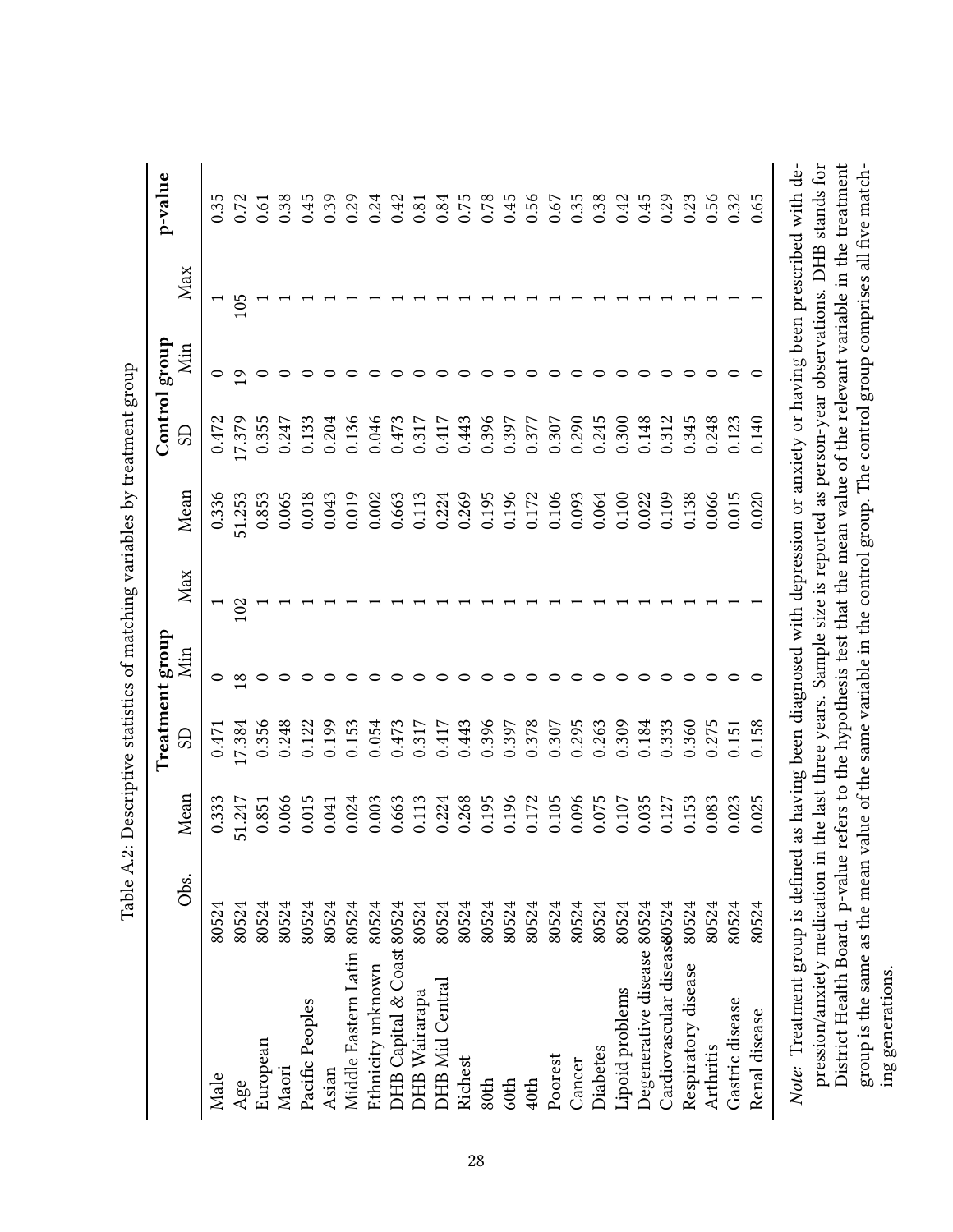| $\boldsymbol{0}$<br>Depressed and anxiety<br>334603<br>0.240<br>0.427<br>$\mathbf{1}$<br>Male<br>$\boldsymbol{0}$<br>0.441<br>0.496<br>$\mathbf{1}$<br>334603<br>$\mathbf{0}$<br>European Ethnicity<br>0.798<br>0.402<br>$\mathbf{1}$<br>334603<br>Maori Ethnicity<br>$\mathbf{0}$<br>$\mathbf{1}$<br>0.261<br>334603<br>0.074<br>Pacific Peoples Ethnicity<br>$\mathbf{0}$<br>0.027<br>0.162<br>$\mathbf{1}$<br>334603<br>Asian Ethnicity<br>$\mathbf{0}$<br>0.260<br>$\mathbf{1}$<br>334603<br>0.073<br>Middle Eastern Latin Ethnicity<br>$\mathbf{0}$<br>$\mathbf{1}$<br>334603<br>0.025<br>0.155<br>$\mathbf{0}$<br>$\mathbf{1}$<br>Age 18-19<br>334603<br>0.015<br>0.123<br>$\mathbf{0}$<br>Age 20-24<br>0.081<br>0.273<br>$\mathbf{1}$<br>334603<br>$\mathbf{0}$<br>Age 25-29<br>0.067<br>0.250<br>$\mathbf{1}$<br>334603<br>Age 30-34<br>0.069<br>0.254<br>0<br>$\mathbf{1}$<br>334603<br>$\mathbf{0}$<br>Age 35-39<br>0.087<br>0.281<br>$\mathbf{1}$<br>334603<br>$\mathbf{0}$<br>Age 40-44<br>0.301<br>$\mathbf{1}$<br>334603<br>0.101<br>$\mathbf{0}$<br>$\mathbf{1}$<br>Age 45-49<br>0.309<br>334603<br>0.107<br>$\mathbf{0}$<br>Age 50-54<br>0.302<br>$\mathbf{1}$<br>334603<br>0.102<br>$\mathbf{0}$<br>$\mathbf{1}$<br>Age 55-59<br>0.087<br>0.282<br>334603<br>$\mathbf{0}$<br>$\mathbf{1}$<br>0.079<br>0.270<br>Age 60-64<br>334603<br>Age 65-69<br>0.245<br>0<br>$\mathbf{1}$<br>334603<br>0.064<br>$\mathbf{0}$<br>Age 70-74<br>0.052<br>0.222<br>$\mathbf{1}$<br>334603<br>$\mathbf{0}$<br>$\mathbf{1}$<br>Age 75-79<br>0.189<br>334603<br>0.037<br>$\mathbf{0}$<br>Age 80-85<br>$\mathbf{1}$<br>334603<br>0.028<br>0.166<br>$\mathbf{0}$<br>Age 85-89<br>0.129<br>$\mathbf{1}$<br>334603<br>0.017<br>$\mathbf{0}$<br>$\mathbf{1}$<br>Age $90+$<br>0.008<br>0.089<br>334603<br>High-user health care card<br>$\mathbf{0}$<br>334603<br>0.006<br>0.076<br>$\mathbf{1}$<br>Community Services Card<br>0.378<br>$\boldsymbol{0}$<br>$\mathbf{1}$<br>334603<br>0.173<br>$\mathbf{0}$<br>Region: Capital and Coast<br>0.695<br>$\mathbf{1}$<br>334603<br>0.460<br>Region: Wairarapa<br>$\mathbf{0}$<br>$\mathbf{1}$<br>0.083<br>0.277<br>334603<br>Region: Mid-Central<br>$\mathbf{0}$<br>0.222<br>$\mathbf{1}$<br>334603<br>0.415<br>Cancer<br>$\mathbf{0}$<br>0.082<br>0.275<br>$\mathbf{1}$<br>334603<br>Diabetes<br>$\mathbf{0}$<br>$\mathbf{1}$<br>0.242<br>334603<br>0.063<br>Lipoid problems<br>$\mathbf{0}$<br>334603<br>0.096<br>0.294<br>$\mathbf{1}$<br>Degenerative disease<br>$\mathbf{0}$<br>0.024<br>$\mathbf{1}$<br>334603<br>0.153<br>Cardiovascular disease<br>$\mathbf{0}$<br>$\mathbf{1}$<br>0.097<br>0.296<br>334603<br>$\mathbf{0}$<br>Respiratory disease<br>0.330<br>$\mathbf{1}$<br>334603<br>0.124<br>$\mathbf{0}$<br>Arthritis<br>0.059<br>0.235<br>$\mathbf{1}$<br>334603<br>Gastric and intestinal disease<br>$\mathbf{0}$<br>$\mathbf{1}$<br>0.017<br>0.130<br>334603<br>Renal disease<br>$\boldsymbol{0}$<br>334603<br>0.021<br>0.142<br>$\mathbf{1}$<br>Year 2010<br>$\boldsymbol{0}$<br>0.333<br>0.471<br>$\mathbf{1}$<br>334603<br>Year 2011<br>$\boldsymbol{0}$<br>$\mathbf{1}$<br>334603<br>0.333<br>0.471<br>$\mathbf{0}$<br>Year 2012<br>$\mathbf{1}$<br>334603<br>0.333<br>0.471<br>Median income in stat area<br>45.720<br>11.68<br>371<br>334603<br>150.103<br>$\boldsymbol{0}$<br>Average cost<br>334603<br>630.953<br>1017.988<br>88345<br>$\mathbf{0}$<br>Transaction count<br>428<br>334603<br>9.087<br>9.457<br>Days off work per episode<br>0.555<br>4.708<br>0<br>362<br>334603<br>21<br>Number of episodes off work per year<br>0.127<br>0.523<br>0<br>334603<br>$\boldsymbol{0}$<br>Number of subsidized counseling sessions 334603<br>27<br>0.033<br>0.517<br>Number of scripts<br>334603<br>9.440<br>13.541<br>$\boldsymbol{0}$<br>266<br>Transaction costs<br>334603<br>166.833<br>192.323<br>$\boldsymbol{0}$<br>10578<br>Off-work cost<br>$\boldsymbol{0}$<br>334603<br>78.480<br>697.190<br>86585<br>Laboratory cost<br>334603<br>6.909<br>$\boldsymbol{0}$<br>615<br>11.021<br>Counseling cost<br>334603<br>4.024<br>61.576<br>$\boldsymbol{0}$<br>2711<br>Laboratory costs<br>$\boldsymbol{0}$<br>334603<br>52.173<br>80.668<br>3496 |                    | Obs.   | Mean    | <b>SD</b> | Min              | Max   |
|--------------------------------------------------------------------------------------------------------------------------------------------------------------------------------------------------------------------------------------------------------------------------------------------------------------------------------------------------------------------------------------------------------------------------------------------------------------------------------------------------------------------------------------------------------------------------------------------------------------------------------------------------------------------------------------------------------------------------------------------------------------------------------------------------------------------------------------------------------------------------------------------------------------------------------------------------------------------------------------------------------------------------------------------------------------------------------------------------------------------------------------------------------------------------------------------------------------------------------------------------------------------------------------------------------------------------------------------------------------------------------------------------------------------------------------------------------------------------------------------------------------------------------------------------------------------------------------------------------------------------------------------------------------------------------------------------------------------------------------------------------------------------------------------------------------------------------------------------------------------------------------------------------------------------------------------------------------------------------------------------------------------------------------------------------------------------------------------------------------------------------------------------------------------------------------------------------------------------------------------------------------------------------------------------------------------------------------------------------------------------------------------------------------------------------------------------------------------------------------------------------------------------------------------------------------------------------------------------------------------------------------------------------------------------------------------------------------------------------------------------------------------------------------------------------------------------------------------------------------------------------------------------------------------------------------------------------------------------------------------------------------------------------------------------------------------------------------------------------------------------------------------------------------------------------------------------------------------------------------------------------------------------------------------------------------------------------------------------------------------------------------------------------------------------------------------------------------------------------------------------------------------------------------------------------------------------------------------------------------------------------------------------------------------------------------------------------------------------------------------------------------------------------------------------------------------------------------------------------------------------------------------------------------------------------------------------------------------------------------------------------------------------------------------------------------------------------------------------------------------------------------------------------------------------------------------------------------|--------------------|--------|---------|-----------|------------------|-------|
|                                                                                                                                                                                                                                                                                                                                                                                                                                                                                                                                                                                                                                                                                                                                                                                                                                                                                                                                                                                                                                                                                                                                                                                                                                                                                                                                                                                                                                                                                                                                                                                                                                                                                                                                                                                                                                                                                                                                                                                                                                                                                                                                                                                                                                                                                                                                                                                                                                                                                                                                                                                                                                                                                                                                                                                                                                                                                                                                                                                                                                                                                                                                                                                                                                                                                                                                                                                                                                                                                                                                                                                                                                                                                                                                                                                                                                                                                                                                                                                                                                                                                                                                                                                                              |                    |        |         |           |                  |       |
|                                                                                                                                                                                                                                                                                                                                                                                                                                                                                                                                                                                                                                                                                                                                                                                                                                                                                                                                                                                                                                                                                                                                                                                                                                                                                                                                                                                                                                                                                                                                                                                                                                                                                                                                                                                                                                                                                                                                                                                                                                                                                                                                                                                                                                                                                                                                                                                                                                                                                                                                                                                                                                                                                                                                                                                                                                                                                                                                                                                                                                                                                                                                                                                                                                                                                                                                                                                                                                                                                                                                                                                                                                                                                                                                                                                                                                                                                                                                                                                                                                                                                                                                                                                                              |                    |        |         |           |                  |       |
|                                                                                                                                                                                                                                                                                                                                                                                                                                                                                                                                                                                                                                                                                                                                                                                                                                                                                                                                                                                                                                                                                                                                                                                                                                                                                                                                                                                                                                                                                                                                                                                                                                                                                                                                                                                                                                                                                                                                                                                                                                                                                                                                                                                                                                                                                                                                                                                                                                                                                                                                                                                                                                                                                                                                                                                                                                                                                                                                                                                                                                                                                                                                                                                                                                                                                                                                                                                                                                                                                                                                                                                                                                                                                                                                                                                                                                                                                                                                                                                                                                                                                                                                                                                                              |                    |        |         |           |                  |       |
|                                                                                                                                                                                                                                                                                                                                                                                                                                                                                                                                                                                                                                                                                                                                                                                                                                                                                                                                                                                                                                                                                                                                                                                                                                                                                                                                                                                                                                                                                                                                                                                                                                                                                                                                                                                                                                                                                                                                                                                                                                                                                                                                                                                                                                                                                                                                                                                                                                                                                                                                                                                                                                                                                                                                                                                                                                                                                                                                                                                                                                                                                                                                                                                                                                                                                                                                                                                                                                                                                                                                                                                                                                                                                                                                                                                                                                                                                                                                                                                                                                                                                                                                                                                                              |                    |        |         |           |                  |       |
|                                                                                                                                                                                                                                                                                                                                                                                                                                                                                                                                                                                                                                                                                                                                                                                                                                                                                                                                                                                                                                                                                                                                                                                                                                                                                                                                                                                                                                                                                                                                                                                                                                                                                                                                                                                                                                                                                                                                                                                                                                                                                                                                                                                                                                                                                                                                                                                                                                                                                                                                                                                                                                                                                                                                                                                                                                                                                                                                                                                                                                                                                                                                                                                                                                                                                                                                                                                                                                                                                                                                                                                                                                                                                                                                                                                                                                                                                                                                                                                                                                                                                                                                                                                                              |                    |        |         |           |                  |       |
|                                                                                                                                                                                                                                                                                                                                                                                                                                                                                                                                                                                                                                                                                                                                                                                                                                                                                                                                                                                                                                                                                                                                                                                                                                                                                                                                                                                                                                                                                                                                                                                                                                                                                                                                                                                                                                                                                                                                                                                                                                                                                                                                                                                                                                                                                                                                                                                                                                                                                                                                                                                                                                                                                                                                                                                                                                                                                                                                                                                                                                                                                                                                                                                                                                                                                                                                                                                                                                                                                                                                                                                                                                                                                                                                                                                                                                                                                                                                                                                                                                                                                                                                                                                                              |                    |        |         |           |                  |       |
|                                                                                                                                                                                                                                                                                                                                                                                                                                                                                                                                                                                                                                                                                                                                                                                                                                                                                                                                                                                                                                                                                                                                                                                                                                                                                                                                                                                                                                                                                                                                                                                                                                                                                                                                                                                                                                                                                                                                                                                                                                                                                                                                                                                                                                                                                                                                                                                                                                                                                                                                                                                                                                                                                                                                                                                                                                                                                                                                                                                                                                                                                                                                                                                                                                                                                                                                                                                                                                                                                                                                                                                                                                                                                                                                                                                                                                                                                                                                                                                                                                                                                                                                                                                                              |                    |        |         |           |                  |       |
|                                                                                                                                                                                                                                                                                                                                                                                                                                                                                                                                                                                                                                                                                                                                                                                                                                                                                                                                                                                                                                                                                                                                                                                                                                                                                                                                                                                                                                                                                                                                                                                                                                                                                                                                                                                                                                                                                                                                                                                                                                                                                                                                                                                                                                                                                                                                                                                                                                                                                                                                                                                                                                                                                                                                                                                                                                                                                                                                                                                                                                                                                                                                                                                                                                                                                                                                                                                                                                                                                                                                                                                                                                                                                                                                                                                                                                                                                                                                                                                                                                                                                                                                                                                                              |                    |        |         |           |                  |       |
|                                                                                                                                                                                                                                                                                                                                                                                                                                                                                                                                                                                                                                                                                                                                                                                                                                                                                                                                                                                                                                                                                                                                                                                                                                                                                                                                                                                                                                                                                                                                                                                                                                                                                                                                                                                                                                                                                                                                                                                                                                                                                                                                                                                                                                                                                                                                                                                                                                                                                                                                                                                                                                                                                                                                                                                                                                                                                                                                                                                                                                                                                                                                                                                                                                                                                                                                                                                                                                                                                                                                                                                                                                                                                                                                                                                                                                                                                                                                                                                                                                                                                                                                                                                                              |                    |        |         |           |                  |       |
|                                                                                                                                                                                                                                                                                                                                                                                                                                                                                                                                                                                                                                                                                                                                                                                                                                                                                                                                                                                                                                                                                                                                                                                                                                                                                                                                                                                                                                                                                                                                                                                                                                                                                                                                                                                                                                                                                                                                                                                                                                                                                                                                                                                                                                                                                                                                                                                                                                                                                                                                                                                                                                                                                                                                                                                                                                                                                                                                                                                                                                                                                                                                                                                                                                                                                                                                                                                                                                                                                                                                                                                                                                                                                                                                                                                                                                                                                                                                                                                                                                                                                                                                                                                                              |                    |        |         |           |                  |       |
|                                                                                                                                                                                                                                                                                                                                                                                                                                                                                                                                                                                                                                                                                                                                                                                                                                                                                                                                                                                                                                                                                                                                                                                                                                                                                                                                                                                                                                                                                                                                                                                                                                                                                                                                                                                                                                                                                                                                                                                                                                                                                                                                                                                                                                                                                                                                                                                                                                                                                                                                                                                                                                                                                                                                                                                                                                                                                                                                                                                                                                                                                                                                                                                                                                                                                                                                                                                                                                                                                                                                                                                                                                                                                                                                                                                                                                                                                                                                                                                                                                                                                                                                                                                                              |                    |        |         |           |                  |       |
|                                                                                                                                                                                                                                                                                                                                                                                                                                                                                                                                                                                                                                                                                                                                                                                                                                                                                                                                                                                                                                                                                                                                                                                                                                                                                                                                                                                                                                                                                                                                                                                                                                                                                                                                                                                                                                                                                                                                                                                                                                                                                                                                                                                                                                                                                                                                                                                                                                                                                                                                                                                                                                                                                                                                                                                                                                                                                                                                                                                                                                                                                                                                                                                                                                                                                                                                                                                                                                                                                                                                                                                                                                                                                                                                                                                                                                                                                                                                                                                                                                                                                                                                                                                                              |                    |        |         |           |                  |       |
|                                                                                                                                                                                                                                                                                                                                                                                                                                                                                                                                                                                                                                                                                                                                                                                                                                                                                                                                                                                                                                                                                                                                                                                                                                                                                                                                                                                                                                                                                                                                                                                                                                                                                                                                                                                                                                                                                                                                                                                                                                                                                                                                                                                                                                                                                                                                                                                                                                                                                                                                                                                                                                                                                                                                                                                                                                                                                                                                                                                                                                                                                                                                                                                                                                                                                                                                                                                                                                                                                                                                                                                                                                                                                                                                                                                                                                                                                                                                                                                                                                                                                                                                                                                                              |                    |        |         |           |                  |       |
|                                                                                                                                                                                                                                                                                                                                                                                                                                                                                                                                                                                                                                                                                                                                                                                                                                                                                                                                                                                                                                                                                                                                                                                                                                                                                                                                                                                                                                                                                                                                                                                                                                                                                                                                                                                                                                                                                                                                                                                                                                                                                                                                                                                                                                                                                                                                                                                                                                                                                                                                                                                                                                                                                                                                                                                                                                                                                                                                                                                                                                                                                                                                                                                                                                                                                                                                                                                                                                                                                                                                                                                                                                                                                                                                                                                                                                                                                                                                                                                                                                                                                                                                                                                                              |                    |        |         |           |                  |       |
|                                                                                                                                                                                                                                                                                                                                                                                                                                                                                                                                                                                                                                                                                                                                                                                                                                                                                                                                                                                                                                                                                                                                                                                                                                                                                                                                                                                                                                                                                                                                                                                                                                                                                                                                                                                                                                                                                                                                                                                                                                                                                                                                                                                                                                                                                                                                                                                                                                                                                                                                                                                                                                                                                                                                                                                                                                                                                                                                                                                                                                                                                                                                                                                                                                                                                                                                                                                                                                                                                                                                                                                                                                                                                                                                                                                                                                                                                                                                                                                                                                                                                                                                                                                                              |                    |        |         |           |                  |       |
|                                                                                                                                                                                                                                                                                                                                                                                                                                                                                                                                                                                                                                                                                                                                                                                                                                                                                                                                                                                                                                                                                                                                                                                                                                                                                                                                                                                                                                                                                                                                                                                                                                                                                                                                                                                                                                                                                                                                                                                                                                                                                                                                                                                                                                                                                                                                                                                                                                                                                                                                                                                                                                                                                                                                                                                                                                                                                                                                                                                                                                                                                                                                                                                                                                                                                                                                                                                                                                                                                                                                                                                                                                                                                                                                                                                                                                                                                                                                                                                                                                                                                                                                                                                                              |                    |        |         |           |                  |       |
|                                                                                                                                                                                                                                                                                                                                                                                                                                                                                                                                                                                                                                                                                                                                                                                                                                                                                                                                                                                                                                                                                                                                                                                                                                                                                                                                                                                                                                                                                                                                                                                                                                                                                                                                                                                                                                                                                                                                                                                                                                                                                                                                                                                                                                                                                                                                                                                                                                                                                                                                                                                                                                                                                                                                                                                                                                                                                                                                                                                                                                                                                                                                                                                                                                                                                                                                                                                                                                                                                                                                                                                                                                                                                                                                                                                                                                                                                                                                                                                                                                                                                                                                                                                                              |                    |        |         |           |                  |       |
|                                                                                                                                                                                                                                                                                                                                                                                                                                                                                                                                                                                                                                                                                                                                                                                                                                                                                                                                                                                                                                                                                                                                                                                                                                                                                                                                                                                                                                                                                                                                                                                                                                                                                                                                                                                                                                                                                                                                                                                                                                                                                                                                                                                                                                                                                                                                                                                                                                                                                                                                                                                                                                                                                                                                                                                                                                                                                                                                                                                                                                                                                                                                                                                                                                                                                                                                                                                                                                                                                                                                                                                                                                                                                                                                                                                                                                                                                                                                                                                                                                                                                                                                                                                                              |                    |        |         |           |                  |       |
|                                                                                                                                                                                                                                                                                                                                                                                                                                                                                                                                                                                                                                                                                                                                                                                                                                                                                                                                                                                                                                                                                                                                                                                                                                                                                                                                                                                                                                                                                                                                                                                                                                                                                                                                                                                                                                                                                                                                                                                                                                                                                                                                                                                                                                                                                                                                                                                                                                                                                                                                                                                                                                                                                                                                                                                                                                                                                                                                                                                                                                                                                                                                                                                                                                                                                                                                                                                                                                                                                                                                                                                                                                                                                                                                                                                                                                                                                                                                                                                                                                                                                                                                                                                                              |                    |        |         |           |                  |       |
|                                                                                                                                                                                                                                                                                                                                                                                                                                                                                                                                                                                                                                                                                                                                                                                                                                                                                                                                                                                                                                                                                                                                                                                                                                                                                                                                                                                                                                                                                                                                                                                                                                                                                                                                                                                                                                                                                                                                                                                                                                                                                                                                                                                                                                                                                                                                                                                                                                                                                                                                                                                                                                                                                                                                                                                                                                                                                                                                                                                                                                                                                                                                                                                                                                                                                                                                                                                                                                                                                                                                                                                                                                                                                                                                                                                                                                                                                                                                                                                                                                                                                                                                                                                                              |                    |        |         |           |                  |       |
|                                                                                                                                                                                                                                                                                                                                                                                                                                                                                                                                                                                                                                                                                                                                                                                                                                                                                                                                                                                                                                                                                                                                                                                                                                                                                                                                                                                                                                                                                                                                                                                                                                                                                                                                                                                                                                                                                                                                                                                                                                                                                                                                                                                                                                                                                                                                                                                                                                                                                                                                                                                                                                                                                                                                                                                                                                                                                                                                                                                                                                                                                                                                                                                                                                                                                                                                                                                                                                                                                                                                                                                                                                                                                                                                                                                                                                                                                                                                                                                                                                                                                                                                                                                                              |                    |        |         |           |                  |       |
|                                                                                                                                                                                                                                                                                                                                                                                                                                                                                                                                                                                                                                                                                                                                                                                                                                                                                                                                                                                                                                                                                                                                                                                                                                                                                                                                                                                                                                                                                                                                                                                                                                                                                                                                                                                                                                                                                                                                                                                                                                                                                                                                                                                                                                                                                                                                                                                                                                                                                                                                                                                                                                                                                                                                                                                                                                                                                                                                                                                                                                                                                                                                                                                                                                                                                                                                                                                                                                                                                                                                                                                                                                                                                                                                                                                                                                                                                                                                                                                                                                                                                                                                                                                                              |                    |        |         |           |                  |       |
|                                                                                                                                                                                                                                                                                                                                                                                                                                                                                                                                                                                                                                                                                                                                                                                                                                                                                                                                                                                                                                                                                                                                                                                                                                                                                                                                                                                                                                                                                                                                                                                                                                                                                                                                                                                                                                                                                                                                                                                                                                                                                                                                                                                                                                                                                                                                                                                                                                                                                                                                                                                                                                                                                                                                                                                                                                                                                                                                                                                                                                                                                                                                                                                                                                                                                                                                                                                                                                                                                                                                                                                                                                                                                                                                                                                                                                                                                                                                                                                                                                                                                                                                                                                                              |                    |        |         |           |                  |       |
|                                                                                                                                                                                                                                                                                                                                                                                                                                                                                                                                                                                                                                                                                                                                                                                                                                                                                                                                                                                                                                                                                                                                                                                                                                                                                                                                                                                                                                                                                                                                                                                                                                                                                                                                                                                                                                                                                                                                                                                                                                                                                                                                                                                                                                                                                                                                                                                                                                                                                                                                                                                                                                                                                                                                                                                                                                                                                                                                                                                                                                                                                                                                                                                                                                                                                                                                                                                                                                                                                                                                                                                                                                                                                                                                                                                                                                                                                                                                                                                                                                                                                                                                                                                                              |                    |        |         |           |                  |       |
|                                                                                                                                                                                                                                                                                                                                                                                                                                                                                                                                                                                                                                                                                                                                                                                                                                                                                                                                                                                                                                                                                                                                                                                                                                                                                                                                                                                                                                                                                                                                                                                                                                                                                                                                                                                                                                                                                                                                                                                                                                                                                                                                                                                                                                                                                                                                                                                                                                                                                                                                                                                                                                                                                                                                                                                                                                                                                                                                                                                                                                                                                                                                                                                                                                                                                                                                                                                                                                                                                                                                                                                                                                                                                                                                                                                                                                                                                                                                                                                                                                                                                                                                                                                                              |                    |        |         |           |                  |       |
|                                                                                                                                                                                                                                                                                                                                                                                                                                                                                                                                                                                                                                                                                                                                                                                                                                                                                                                                                                                                                                                                                                                                                                                                                                                                                                                                                                                                                                                                                                                                                                                                                                                                                                                                                                                                                                                                                                                                                                                                                                                                                                                                                                                                                                                                                                                                                                                                                                                                                                                                                                                                                                                                                                                                                                                                                                                                                                                                                                                                                                                                                                                                                                                                                                                                                                                                                                                                                                                                                                                                                                                                                                                                                                                                                                                                                                                                                                                                                                                                                                                                                                                                                                                                              |                    |        |         |           |                  |       |
|                                                                                                                                                                                                                                                                                                                                                                                                                                                                                                                                                                                                                                                                                                                                                                                                                                                                                                                                                                                                                                                                                                                                                                                                                                                                                                                                                                                                                                                                                                                                                                                                                                                                                                                                                                                                                                                                                                                                                                                                                                                                                                                                                                                                                                                                                                                                                                                                                                                                                                                                                                                                                                                                                                                                                                                                                                                                                                                                                                                                                                                                                                                                                                                                                                                                                                                                                                                                                                                                                                                                                                                                                                                                                                                                                                                                                                                                                                                                                                                                                                                                                                                                                                                                              |                    |        |         |           |                  |       |
|                                                                                                                                                                                                                                                                                                                                                                                                                                                                                                                                                                                                                                                                                                                                                                                                                                                                                                                                                                                                                                                                                                                                                                                                                                                                                                                                                                                                                                                                                                                                                                                                                                                                                                                                                                                                                                                                                                                                                                                                                                                                                                                                                                                                                                                                                                                                                                                                                                                                                                                                                                                                                                                                                                                                                                                                                                                                                                                                                                                                                                                                                                                                                                                                                                                                                                                                                                                                                                                                                                                                                                                                                                                                                                                                                                                                                                                                                                                                                                                                                                                                                                                                                                                                              |                    |        |         |           |                  |       |
|                                                                                                                                                                                                                                                                                                                                                                                                                                                                                                                                                                                                                                                                                                                                                                                                                                                                                                                                                                                                                                                                                                                                                                                                                                                                                                                                                                                                                                                                                                                                                                                                                                                                                                                                                                                                                                                                                                                                                                                                                                                                                                                                                                                                                                                                                                                                                                                                                                                                                                                                                                                                                                                                                                                                                                                                                                                                                                                                                                                                                                                                                                                                                                                                                                                                                                                                                                                                                                                                                                                                                                                                                                                                                                                                                                                                                                                                                                                                                                                                                                                                                                                                                                                                              |                    |        |         |           |                  |       |
|                                                                                                                                                                                                                                                                                                                                                                                                                                                                                                                                                                                                                                                                                                                                                                                                                                                                                                                                                                                                                                                                                                                                                                                                                                                                                                                                                                                                                                                                                                                                                                                                                                                                                                                                                                                                                                                                                                                                                                                                                                                                                                                                                                                                                                                                                                                                                                                                                                                                                                                                                                                                                                                                                                                                                                                                                                                                                                                                                                                                                                                                                                                                                                                                                                                                                                                                                                                                                                                                                                                                                                                                                                                                                                                                                                                                                                                                                                                                                                                                                                                                                                                                                                                                              |                    |        |         |           |                  |       |
|                                                                                                                                                                                                                                                                                                                                                                                                                                                                                                                                                                                                                                                                                                                                                                                                                                                                                                                                                                                                                                                                                                                                                                                                                                                                                                                                                                                                                                                                                                                                                                                                                                                                                                                                                                                                                                                                                                                                                                                                                                                                                                                                                                                                                                                                                                                                                                                                                                                                                                                                                                                                                                                                                                                                                                                                                                                                                                                                                                                                                                                                                                                                                                                                                                                                                                                                                                                                                                                                                                                                                                                                                                                                                                                                                                                                                                                                                                                                                                                                                                                                                                                                                                                                              |                    |        |         |           |                  |       |
|                                                                                                                                                                                                                                                                                                                                                                                                                                                                                                                                                                                                                                                                                                                                                                                                                                                                                                                                                                                                                                                                                                                                                                                                                                                                                                                                                                                                                                                                                                                                                                                                                                                                                                                                                                                                                                                                                                                                                                                                                                                                                                                                                                                                                                                                                                                                                                                                                                                                                                                                                                                                                                                                                                                                                                                                                                                                                                                                                                                                                                                                                                                                                                                                                                                                                                                                                                                                                                                                                                                                                                                                                                                                                                                                                                                                                                                                                                                                                                                                                                                                                                                                                                                                              |                    |        |         |           |                  |       |
|                                                                                                                                                                                                                                                                                                                                                                                                                                                                                                                                                                                                                                                                                                                                                                                                                                                                                                                                                                                                                                                                                                                                                                                                                                                                                                                                                                                                                                                                                                                                                                                                                                                                                                                                                                                                                                                                                                                                                                                                                                                                                                                                                                                                                                                                                                                                                                                                                                                                                                                                                                                                                                                                                                                                                                                                                                                                                                                                                                                                                                                                                                                                                                                                                                                                                                                                                                                                                                                                                                                                                                                                                                                                                                                                                                                                                                                                                                                                                                                                                                                                                                                                                                                                              |                    |        |         |           |                  |       |
|                                                                                                                                                                                                                                                                                                                                                                                                                                                                                                                                                                                                                                                                                                                                                                                                                                                                                                                                                                                                                                                                                                                                                                                                                                                                                                                                                                                                                                                                                                                                                                                                                                                                                                                                                                                                                                                                                                                                                                                                                                                                                                                                                                                                                                                                                                                                                                                                                                                                                                                                                                                                                                                                                                                                                                                                                                                                                                                                                                                                                                                                                                                                                                                                                                                                                                                                                                                                                                                                                                                                                                                                                                                                                                                                                                                                                                                                                                                                                                                                                                                                                                                                                                                                              |                    |        |         |           |                  |       |
|                                                                                                                                                                                                                                                                                                                                                                                                                                                                                                                                                                                                                                                                                                                                                                                                                                                                                                                                                                                                                                                                                                                                                                                                                                                                                                                                                                                                                                                                                                                                                                                                                                                                                                                                                                                                                                                                                                                                                                                                                                                                                                                                                                                                                                                                                                                                                                                                                                                                                                                                                                                                                                                                                                                                                                                                                                                                                                                                                                                                                                                                                                                                                                                                                                                                                                                                                                                                                                                                                                                                                                                                                                                                                                                                                                                                                                                                                                                                                                                                                                                                                                                                                                                                              |                    |        |         |           |                  |       |
|                                                                                                                                                                                                                                                                                                                                                                                                                                                                                                                                                                                                                                                                                                                                                                                                                                                                                                                                                                                                                                                                                                                                                                                                                                                                                                                                                                                                                                                                                                                                                                                                                                                                                                                                                                                                                                                                                                                                                                                                                                                                                                                                                                                                                                                                                                                                                                                                                                                                                                                                                                                                                                                                                                                                                                                                                                                                                                                                                                                                                                                                                                                                                                                                                                                                                                                                                                                                                                                                                                                                                                                                                                                                                                                                                                                                                                                                                                                                                                                                                                                                                                                                                                                                              |                    |        |         |           |                  |       |
|                                                                                                                                                                                                                                                                                                                                                                                                                                                                                                                                                                                                                                                                                                                                                                                                                                                                                                                                                                                                                                                                                                                                                                                                                                                                                                                                                                                                                                                                                                                                                                                                                                                                                                                                                                                                                                                                                                                                                                                                                                                                                                                                                                                                                                                                                                                                                                                                                                                                                                                                                                                                                                                                                                                                                                                                                                                                                                                                                                                                                                                                                                                                                                                                                                                                                                                                                                                                                                                                                                                                                                                                                                                                                                                                                                                                                                                                                                                                                                                                                                                                                                                                                                                                              |                    |        |         |           |                  |       |
|                                                                                                                                                                                                                                                                                                                                                                                                                                                                                                                                                                                                                                                                                                                                                                                                                                                                                                                                                                                                                                                                                                                                                                                                                                                                                                                                                                                                                                                                                                                                                                                                                                                                                                                                                                                                                                                                                                                                                                                                                                                                                                                                                                                                                                                                                                                                                                                                                                                                                                                                                                                                                                                                                                                                                                                                                                                                                                                                                                                                                                                                                                                                                                                                                                                                                                                                                                                                                                                                                                                                                                                                                                                                                                                                                                                                                                                                                                                                                                                                                                                                                                                                                                                                              |                    |        |         |           |                  |       |
|                                                                                                                                                                                                                                                                                                                                                                                                                                                                                                                                                                                                                                                                                                                                                                                                                                                                                                                                                                                                                                                                                                                                                                                                                                                                                                                                                                                                                                                                                                                                                                                                                                                                                                                                                                                                                                                                                                                                                                                                                                                                                                                                                                                                                                                                                                                                                                                                                                                                                                                                                                                                                                                                                                                                                                                                                                                                                                                                                                                                                                                                                                                                                                                                                                                                                                                                                                                                                                                                                                                                                                                                                                                                                                                                                                                                                                                                                                                                                                                                                                                                                                                                                                                                              |                    |        |         |           |                  |       |
|                                                                                                                                                                                                                                                                                                                                                                                                                                                                                                                                                                                                                                                                                                                                                                                                                                                                                                                                                                                                                                                                                                                                                                                                                                                                                                                                                                                                                                                                                                                                                                                                                                                                                                                                                                                                                                                                                                                                                                                                                                                                                                                                                                                                                                                                                                                                                                                                                                                                                                                                                                                                                                                                                                                                                                                                                                                                                                                                                                                                                                                                                                                                                                                                                                                                                                                                                                                                                                                                                                                                                                                                                                                                                                                                                                                                                                                                                                                                                                                                                                                                                                                                                                                                              |                    |        |         |           |                  |       |
|                                                                                                                                                                                                                                                                                                                                                                                                                                                                                                                                                                                                                                                                                                                                                                                                                                                                                                                                                                                                                                                                                                                                                                                                                                                                                                                                                                                                                                                                                                                                                                                                                                                                                                                                                                                                                                                                                                                                                                                                                                                                                                                                                                                                                                                                                                                                                                                                                                                                                                                                                                                                                                                                                                                                                                                                                                                                                                                                                                                                                                                                                                                                                                                                                                                                                                                                                                                                                                                                                                                                                                                                                                                                                                                                                                                                                                                                                                                                                                                                                                                                                                                                                                                                              |                    |        |         |           |                  |       |
|                                                                                                                                                                                                                                                                                                                                                                                                                                                                                                                                                                                                                                                                                                                                                                                                                                                                                                                                                                                                                                                                                                                                                                                                                                                                                                                                                                                                                                                                                                                                                                                                                                                                                                                                                                                                                                                                                                                                                                                                                                                                                                                                                                                                                                                                                                                                                                                                                                                                                                                                                                                                                                                                                                                                                                                                                                                                                                                                                                                                                                                                                                                                                                                                                                                                                                                                                                                                                                                                                                                                                                                                                                                                                                                                                                                                                                                                                                                                                                                                                                                                                                                                                                                                              |                    |        |         |           |                  |       |
|                                                                                                                                                                                                                                                                                                                                                                                                                                                                                                                                                                                                                                                                                                                                                                                                                                                                                                                                                                                                                                                                                                                                                                                                                                                                                                                                                                                                                                                                                                                                                                                                                                                                                                                                                                                                                                                                                                                                                                                                                                                                                                                                                                                                                                                                                                                                                                                                                                                                                                                                                                                                                                                                                                                                                                                                                                                                                                                                                                                                                                                                                                                                                                                                                                                                                                                                                                                                                                                                                                                                                                                                                                                                                                                                                                                                                                                                                                                                                                                                                                                                                                                                                                                                              |                    |        |         |           |                  |       |
|                                                                                                                                                                                                                                                                                                                                                                                                                                                                                                                                                                                                                                                                                                                                                                                                                                                                                                                                                                                                                                                                                                                                                                                                                                                                                                                                                                                                                                                                                                                                                                                                                                                                                                                                                                                                                                                                                                                                                                                                                                                                                                                                                                                                                                                                                                                                                                                                                                                                                                                                                                                                                                                                                                                                                                                                                                                                                                                                                                                                                                                                                                                                                                                                                                                                                                                                                                                                                                                                                                                                                                                                                                                                                                                                                                                                                                                                                                                                                                                                                                                                                                                                                                                                              |                    |        |         |           |                  |       |
|                                                                                                                                                                                                                                                                                                                                                                                                                                                                                                                                                                                                                                                                                                                                                                                                                                                                                                                                                                                                                                                                                                                                                                                                                                                                                                                                                                                                                                                                                                                                                                                                                                                                                                                                                                                                                                                                                                                                                                                                                                                                                                                                                                                                                                                                                                                                                                                                                                                                                                                                                                                                                                                                                                                                                                                                                                                                                                                                                                                                                                                                                                                                                                                                                                                                                                                                                                                                                                                                                                                                                                                                                                                                                                                                                                                                                                                                                                                                                                                                                                                                                                                                                                                                              |                    |        |         |           |                  |       |
|                                                                                                                                                                                                                                                                                                                                                                                                                                                                                                                                                                                                                                                                                                                                                                                                                                                                                                                                                                                                                                                                                                                                                                                                                                                                                                                                                                                                                                                                                                                                                                                                                                                                                                                                                                                                                                                                                                                                                                                                                                                                                                                                                                                                                                                                                                                                                                                                                                                                                                                                                                                                                                                                                                                                                                                                                                                                                                                                                                                                                                                                                                                                                                                                                                                                                                                                                                                                                                                                                                                                                                                                                                                                                                                                                                                                                                                                                                                                                                                                                                                                                                                                                                                                              |                    |        |         |           |                  |       |
|                                                                                                                                                                                                                                                                                                                                                                                                                                                                                                                                                                                                                                                                                                                                                                                                                                                                                                                                                                                                                                                                                                                                                                                                                                                                                                                                                                                                                                                                                                                                                                                                                                                                                                                                                                                                                                                                                                                                                                                                                                                                                                                                                                                                                                                                                                                                                                                                                                                                                                                                                                                                                                                                                                                                                                                                                                                                                                                                                                                                                                                                                                                                                                                                                                                                                                                                                                                                                                                                                                                                                                                                                                                                                                                                                                                                                                                                                                                                                                                                                                                                                                                                                                                                              |                    |        |         |           |                  |       |
|                                                                                                                                                                                                                                                                                                                                                                                                                                                                                                                                                                                                                                                                                                                                                                                                                                                                                                                                                                                                                                                                                                                                                                                                                                                                                                                                                                                                                                                                                                                                                                                                                                                                                                                                                                                                                                                                                                                                                                                                                                                                                                                                                                                                                                                                                                                                                                                                                                                                                                                                                                                                                                                                                                                                                                                                                                                                                                                                                                                                                                                                                                                                                                                                                                                                                                                                                                                                                                                                                                                                                                                                                                                                                                                                                                                                                                                                                                                                                                                                                                                                                                                                                                                                              |                    |        |         |           |                  |       |
|                                                                                                                                                                                                                                                                                                                                                                                                                                                                                                                                                                                                                                                                                                                                                                                                                                                                                                                                                                                                                                                                                                                                                                                                                                                                                                                                                                                                                                                                                                                                                                                                                                                                                                                                                                                                                                                                                                                                                                                                                                                                                                                                                                                                                                                                                                                                                                                                                                                                                                                                                                                                                                                                                                                                                                                                                                                                                                                                                                                                                                                                                                                                                                                                                                                                                                                                                                                                                                                                                                                                                                                                                                                                                                                                                                                                                                                                                                                                                                                                                                                                                                                                                                                                              |                    |        |         |           |                  |       |
|                                                                                                                                                                                                                                                                                                                                                                                                                                                                                                                                                                                                                                                                                                                                                                                                                                                                                                                                                                                                                                                                                                                                                                                                                                                                                                                                                                                                                                                                                                                                                                                                                                                                                                                                                                                                                                                                                                                                                                                                                                                                                                                                                                                                                                                                                                                                                                                                                                                                                                                                                                                                                                                                                                                                                                                                                                                                                                                                                                                                                                                                                                                                                                                                                                                                                                                                                                                                                                                                                                                                                                                                                                                                                                                                                                                                                                                                                                                                                                                                                                                                                                                                                                                                              |                    |        |         |           |                  |       |
|                                                                                                                                                                                                                                                                                                                                                                                                                                                                                                                                                                                                                                                                                                                                                                                                                                                                                                                                                                                                                                                                                                                                                                                                                                                                                                                                                                                                                                                                                                                                                                                                                                                                                                                                                                                                                                                                                                                                                                                                                                                                                                                                                                                                                                                                                                                                                                                                                                                                                                                                                                                                                                                                                                                                                                                                                                                                                                                                                                                                                                                                                                                                                                                                                                                                                                                                                                                                                                                                                                                                                                                                                                                                                                                                                                                                                                                                                                                                                                                                                                                                                                                                                                                                              |                    |        |         |           |                  |       |
|                                                                                                                                                                                                                                                                                                                                                                                                                                                                                                                                                                                                                                                                                                                                                                                                                                                                                                                                                                                                                                                                                                                                                                                                                                                                                                                                                                                                                                                                                                                                                                                                                                                                                                                                                                                                                                                                                                                                                                                                                                                                                                                                                                                                                                                                                                                                                                                                                                                                                                                                                                                                                                                                                                                                                                                                                                                                                                                                                                                                                                                                                                                                                                                                                                                                                                                                                                                                                                                                                                                                                                                                                                                                                                                                                                                                                                                                                                                                                                                                                                                                                                                                                                                                              |                    |        |         |           |                  |       |
|                                                                                                                                                                                                                                                                                                                                                                                                                                                                                                                                                                                                                                                                                                                                                                                                                                                                                                                                                                                                                                                                                                                                                                                                                                                                                                                                                                                                                                                                                                                                                                                                                                                                                                                                                                                                                                                                                                                                                                                                                                                                                                                                                                                                                                                                                                                                                                                                                                                                                                                                                                                                                                                                                                                                                                                                                                                                                                                                                                                                                                                                                                                                                                                                                                                                                                                                                                                                                                                                                                                                                                                                                                                                                                                                                                                                                                                                                                                                                                                                                                                                                                                                                                                                              |                    |        |         |           |                  |       |
|                                                                                                                                                                                                                                                                                                                                                                                                                                                                                                                                                                                                                                                                                                                                                                                                                                                                                                                                                                                                                                                                                                                                                                                                                                                                                                                                                                                                                                                                                                                                                                                                                                                                                                                                                                                                                                                                                                                                                                                                                                                                                                                                                                                                                                                                                                                                                                                                                                                                                                                                                                                                                                                                                                                                                                                                                                                                                                                                                                                                                                                                                                                                                                                                                                                                                                                                                                                                                                                                                                                                                                                                                                                                                                                                                                                                                                                                                                                                                                                                                                                                                                                                                                                                              | Total script costs | 334603 | 329.444 | 555.595   | $\boldsymbol{0}$ | 25886 |

Table A.3: Descriptive statistics for eligible sample